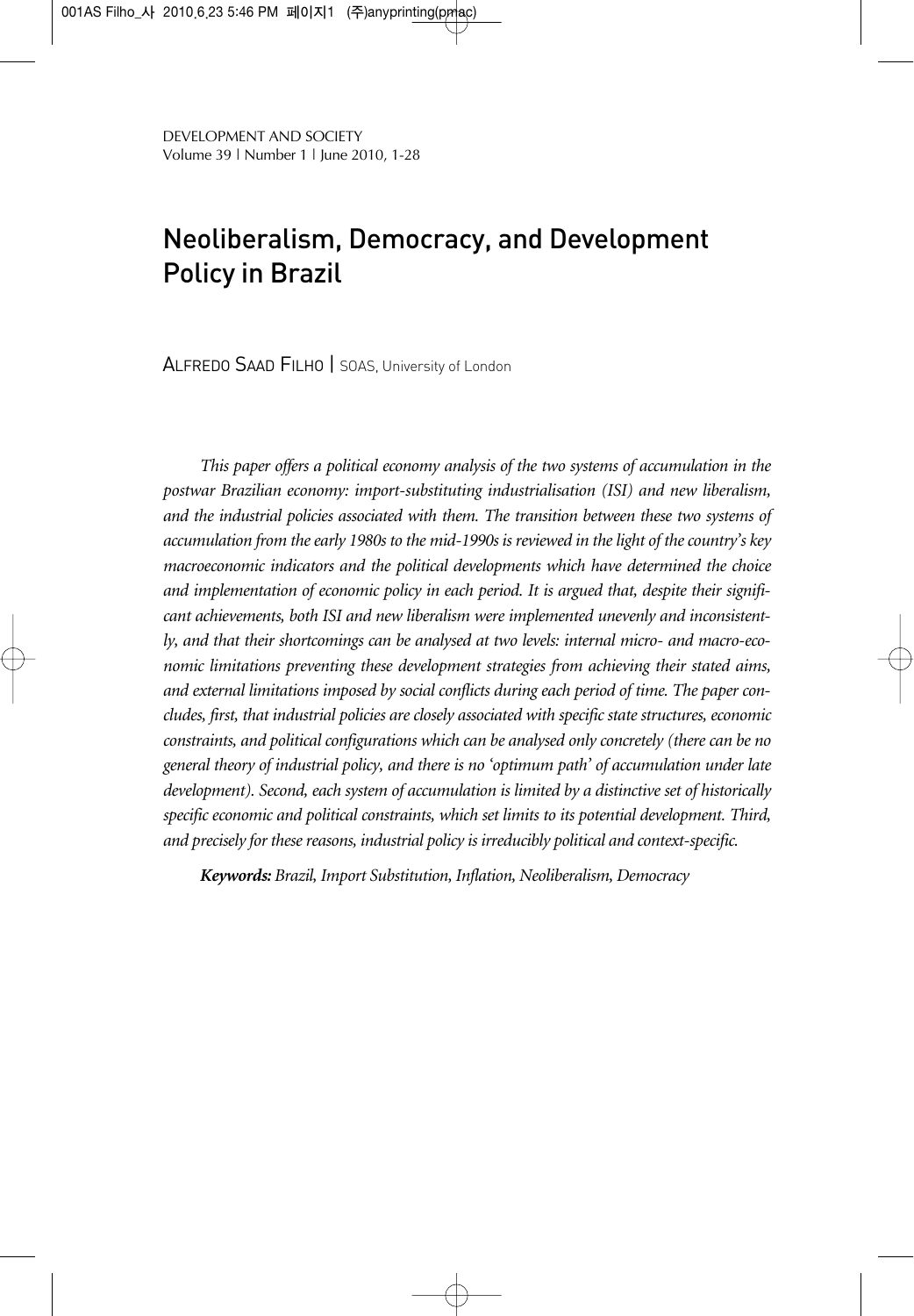# Introduction

This paper offers a political economy analysis of the two systems of accumulation in the postwar Brazilian economy: import-substituting industrialisation (ISI) and new liberalism, and the industrial policies associated with them.<sup>1</sup> The shift across systems of accumulation has been associated with significant changes in the role, structure, and economic policies of the Brazilian state. The first section examines the case of ISI, departing from a review of conventional assessments of this system of accumulation and, subsequently, offering an alternative interpretation of the economic and political structures underpinning this development strategy. This section also considers the limitations of ISI and the reasons for its terminal crisis in the eighties.

The second section focuses on the political transition to new liberalism, that is, the shift from military rule to democracy. It is argued that this political transition was functionally articulated with the economic transition to neoliberal policies as examined in the third section. This section departs from a conceptual review of neoliberal economic policies and reviews their implementation in Brazil since the nineties, highlighting the significance of the real stabilisation plan. Studied in detail are the shortcomings and limitations of new liberalism, a system of accumulation defined through four main features: *neoliberal economic policies, microeconomic integration of domestic capital into transnational circuits, a decisive role for finance in economic policy-making*, and *political democracy*. This paper concludes that both ISI and new liberalism achieved significant successes in terms of economic development. However, both strategies were implemented unevenly and somewhat inconsistently. These shortcomings can be analysed at two levels: internal micro- and macro-economic limitations preventing these development strategies from achieving their stated aims, and the external limitations imposed by social conflicts during each period of time.

More generally, the paper argues that industrial policies are closely associated with specific state structures, economic constraints, and political configurations which can be analysed only concretely. Consequently, there can be no general theory of industrial policy, and there is no 'optimum path' of accumulation under late development. Each system of accumulation is limited by a distinctive

 $1$  The system of accumulation is determined by the economic structures and institutional arrangements that typify the process of capital accumulation in a specific region in a certain period of time (Fine and Rustomjee, 1996). This is a relatively concrete concept, with no direct relationship with relatively abstract concepts such as mode of regulation (Aglietta, 1979; Boyer, 1990).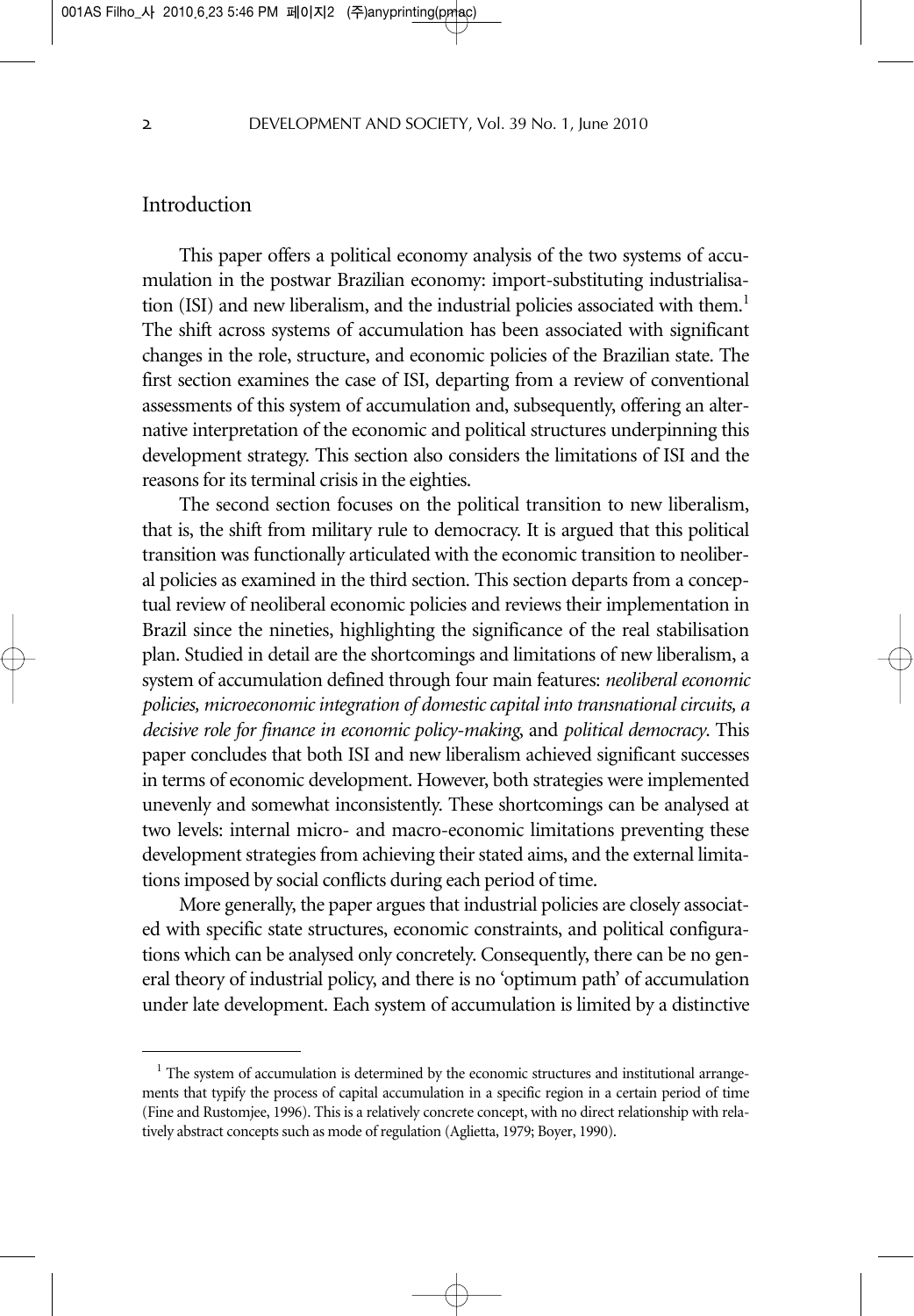set of historically specific economic and political constraints, which set limits to its potential development. These are examined in detail in the two Brazilian cases in this paper. Finally, and for these reasons, it is concluded that industrial policies are irreducibly political and context-specific.

# ISI and Its Limitations

This section reviews the political economy of ISI in Latin America, and in Brazil specifically, and the industrial policies associated with this development strategy. It explains the conventional interpretations and critiques of this system of accumulation and offers an alternative interpretation of ISI and its economic limitations.

## *Conventional Interpretations of ISI*

ISI is often presented as the 'typical' Latin American economic policy, and Brazil was a model case of ISI between 1930 and 1980. ISI is generally viewed as a spontaneous response to three severely adverse external shocks experienced by most Latin American countries in succession: the two world wars and the Great Depression. These shocks led to drastic reductions in export revenues and foreign financial inflows as the result of price or quantity constraints, and to large fiscal deficits because a significant part of the state revenues relied on import tariffs.

The balance of payments and the fiscal deficit could not be financed externally under these circumstances, but sharp exchange rate devaluations and rapid monetary expansion helped to preserve the level of domestic income despite the falling import capacity. This 'proto-Keynesian' policy response helped to alleviate the impact of the external crises and supported local demand for goods and services which, in turn, fuelled the expansion of domestic manufacturing capacity. The initial response to the external shocks was later supported by providing targeted support to the manufacturing and infrastructure sectors. These policies, often called 'populist' by mainstream economists, or 'developmentalist' by their structuralist rivals, were justified by the strategic imperative to industrialise and modernise primary export-dependent economies and reduce their vulnerability to fluctuations in international trade and in the price of their key exports.

Rapid manufacturing growth targeting import reduction, unsupported by significant export growth or diversification, inevitably reduced the degree of trade openness of most Latin American economies, including Brazil. In other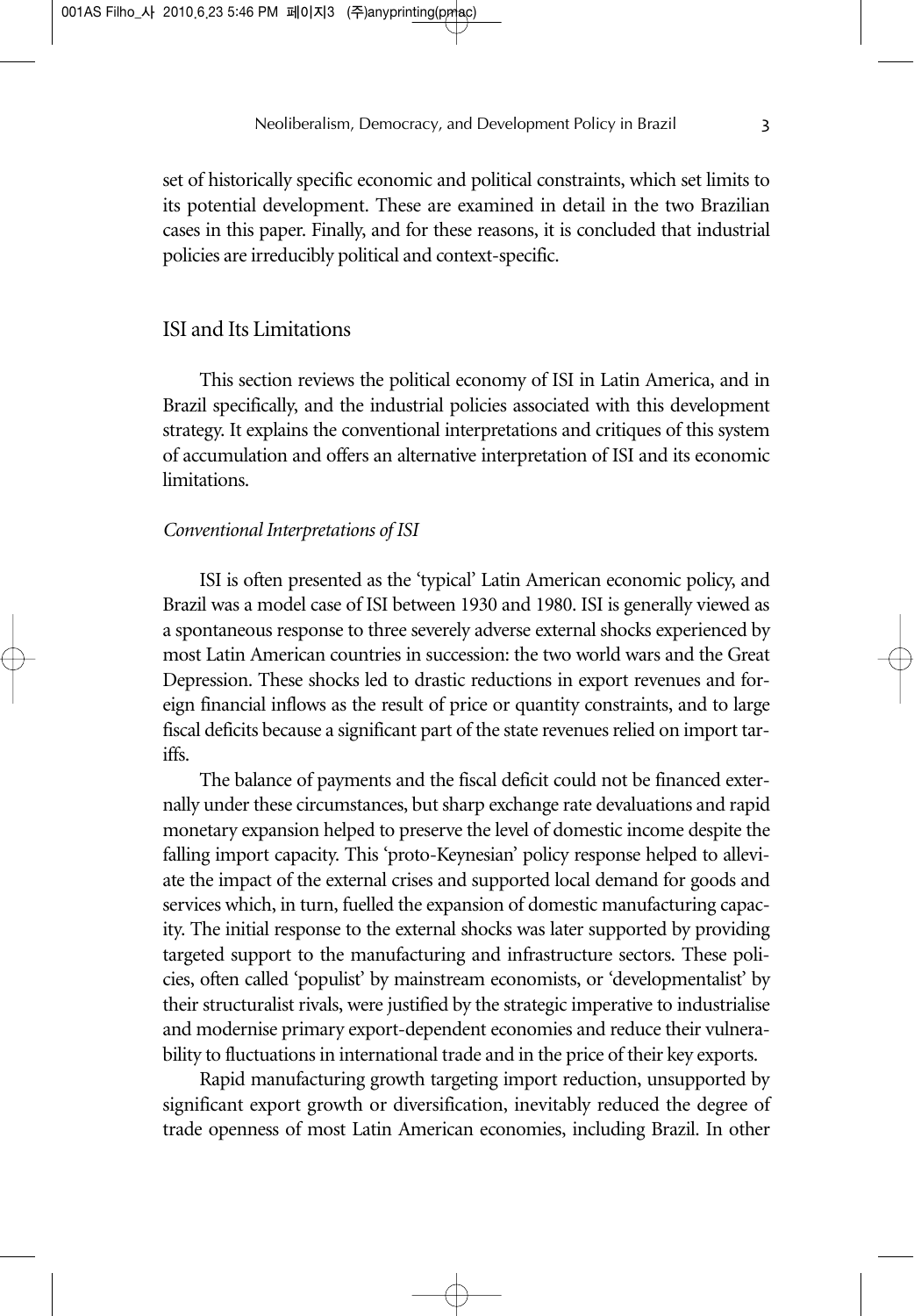words, abundance of natural resources, scarcity of foreign exchange, and ISI pushed Latin American economies towards self-sufficiency which, in turn, bred economic stagnation either because of technical inefficiencies and rent-seeking behaviour (for the mainstream) or because the narrowness of the internal market limited the scope of domestic production (for the structuralists).

More specifically, ISI has been criticised from a neoclassical perspective for five main reasons. First, this strategy is biased against primary production, and it prevents specialisation according to comparative advantage. This leads to resource misallocation, rent-seeking behaviour, and therefore, to low economic growth rates in the medium term. Second, ISI creates an inefficient industrial sector which tends to be monopolised, over-diversified, unable to achieve economies of scale (with firms suffering from chronic excess capacity), and internationally uncompetitive. Consequently, the domestic industry, including local subsidiaries of transnational corporations (TNCs), needs indefinite protection. Third, ISI leads to the over-expansion of state and public sector employment, which fosters fiscal deficits and increases the vulnerability of the state to populist pressures for greater welfare expenditures and higher civil service wages. Fourth, ISI tends to be based on excessively capital-intensive foreign technology, given the large endowment of unskilled labour in the region. Therefore, the manufacturing industry creates only a limited number of jobs despite its stimulation of rural-urban migration, thus exacerbating the problem of urban unemployment. Fifth, ISI concentrates income, because it transfers resources from agriculture to the urban economy, although most of the population is rural and poor. In contrast, structuralist and dependency writers have criticised ISI primarily on two grounds. First, ISI increased rather than reduced the degree of economic dependence of these economies because of the enhanced technological, cultural, and financial subordination through industrialisation with imported capital and technology. Second, ISI created new patterns of inequality, fostering the concentration of income and wealth in societies that were already highly unequal. This was partly the natural outcome of the development of an urban middle-class among a large, poor, and relatively unchanging countryside and partly the outcome of deliberate policies geared toward the creation of a stratum of urban consumers able and willing to purchase domestically produced durable consumer goods.

These insights are insufficient for a balanced assessment of the experience of ISI in Brazil. An alternative interpretation is outlined below, which offers the possibility of reinterpreting the key merits and shortcomings of ISI and assessing the transition to new liberalism.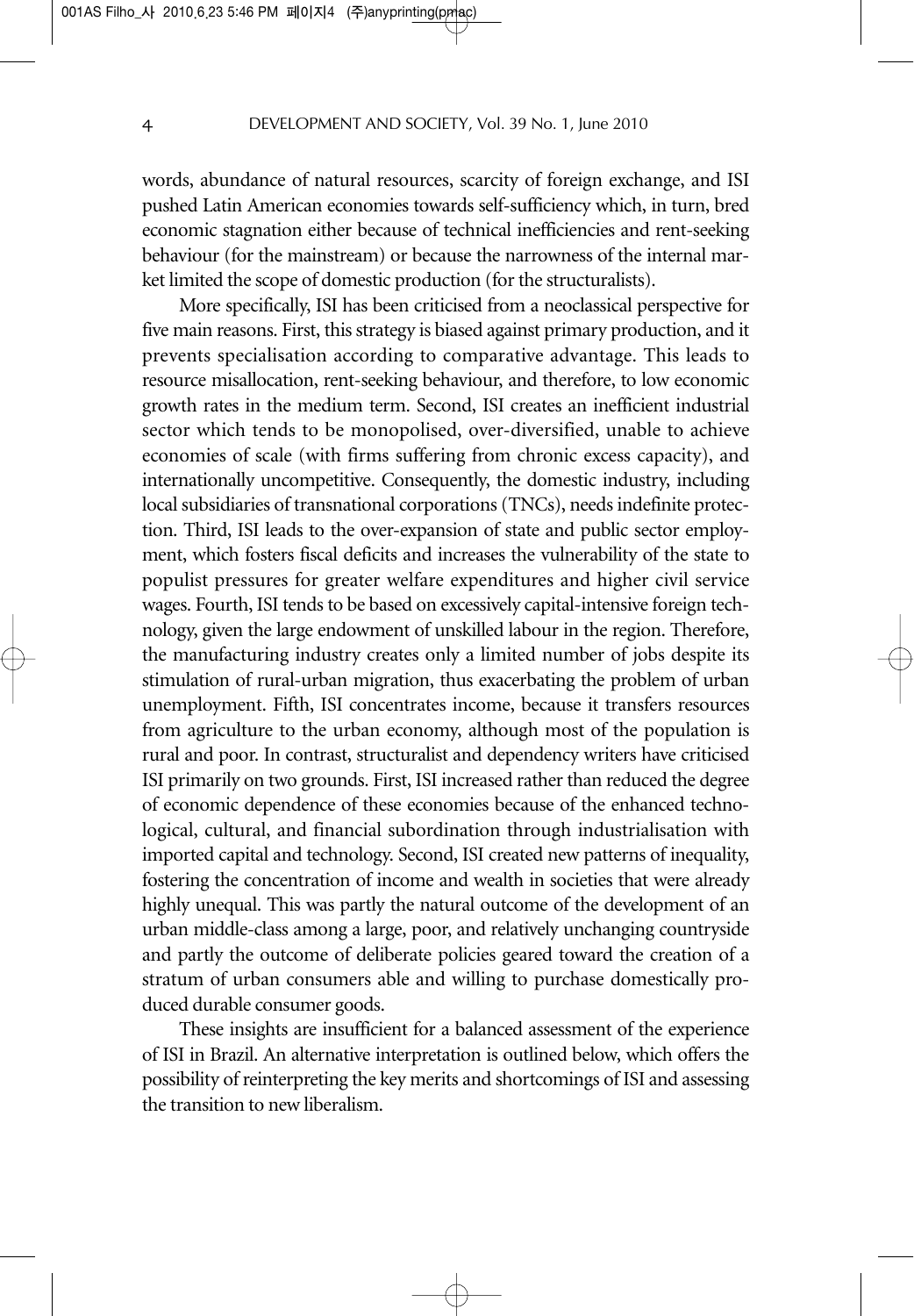## *An Alternative Interpretation of ISI*

ISI is a system of accumulation based on the sequenced expansion of the manufacturing industry, with the primary objective of replacing imports.<sup>2</sup> Manufacturing expansion usually departs from internalisation of the production of non-durable consumer goods (e.g., processed foods, beverages, tobacco products, and cotton textiles). It later deepens to include the production of durable consumer goods (especially household appliances and automobile assembly), simple chemical and pharmaceutical products (e.g., oil refining products and certain pharmaceutical products), and non-metallic minerals (especially cement). In the larger countries including Brazil, ISI can reach a third stage when the manufacturing structure becomes 'complete' (in the structuralist jargon). This includes production of steel, capital goods (e.g., industrial machin-

|                       | 1919 | 1939 | 1949 | 1959 |
|-----------------------|------|------|------|------|
| Consumer goods        | 80.2 | 69.7 | 61.9 | 46.6 |
| Textile               | 24.4 | 22.0 | 19.7 | 12.0 |
| Clothing              | 7.3  | 4.8  | 4.3  | 3.6  |
| Food                  | 32.9 | 23.6 | 20.6 | 16.4 |
| Other                 | 15.6 | 19.3 | 17.3 | 14.6 |
| Consumer durables     | 1.8  | 2.5  | 2.5  | 5.0  |
| Intermediate goods    | 16.5 | 22.9 | 30.4 | 37.3 |
| Metallurgy            | 3.8  | 7.6  | 9.4  | 11.8 |
| Non-metallic minerals | 2.8  | 4.3  | 6.5  | 6.1  |
| Chemical              | 0.8  | 4.2  | 4.7  | 8.3  |
| Wood                  | 5.7  | 3.2  | 4.2  | 3.2  |
| Other                 | 3.4  | 3.6  | 5.6  | 7.9  |
| Capital goods         | 1.5  | 4.9  | 5.2  | 11.1 |
| Mechanical            | 0.1  | 1.3  | 2.1  | 3.4  |
| Electrical            | 0.0  | 0.3  | 0.8  | 1.0  |
| Transport equipment   | 1.4  | 3.3  | 2.2  | 6.7  |
|                       |      |      |      |      |

**Table 1.** Brazil: Distribution of Value Added in Manufacturing Industry, 1919-59

*Source*: Abreu, Bevilacqua and Pinho (2000: 163).

<sup>&</sup>lt;sup>2</sup> Import-substituting industrialisation is assessed by Bruton (1981, 1998) and Gereffi and Wyman (1990). For an overview of ISI in Latin America, see Bulmer-Thomas (2003), FitzGerald (2000), Tavares (1975), and Thorp (1992). The Brazilian case is reviewed by Baer (1995), Furtado (1972), Hewitt (1992), and Lessa (1964).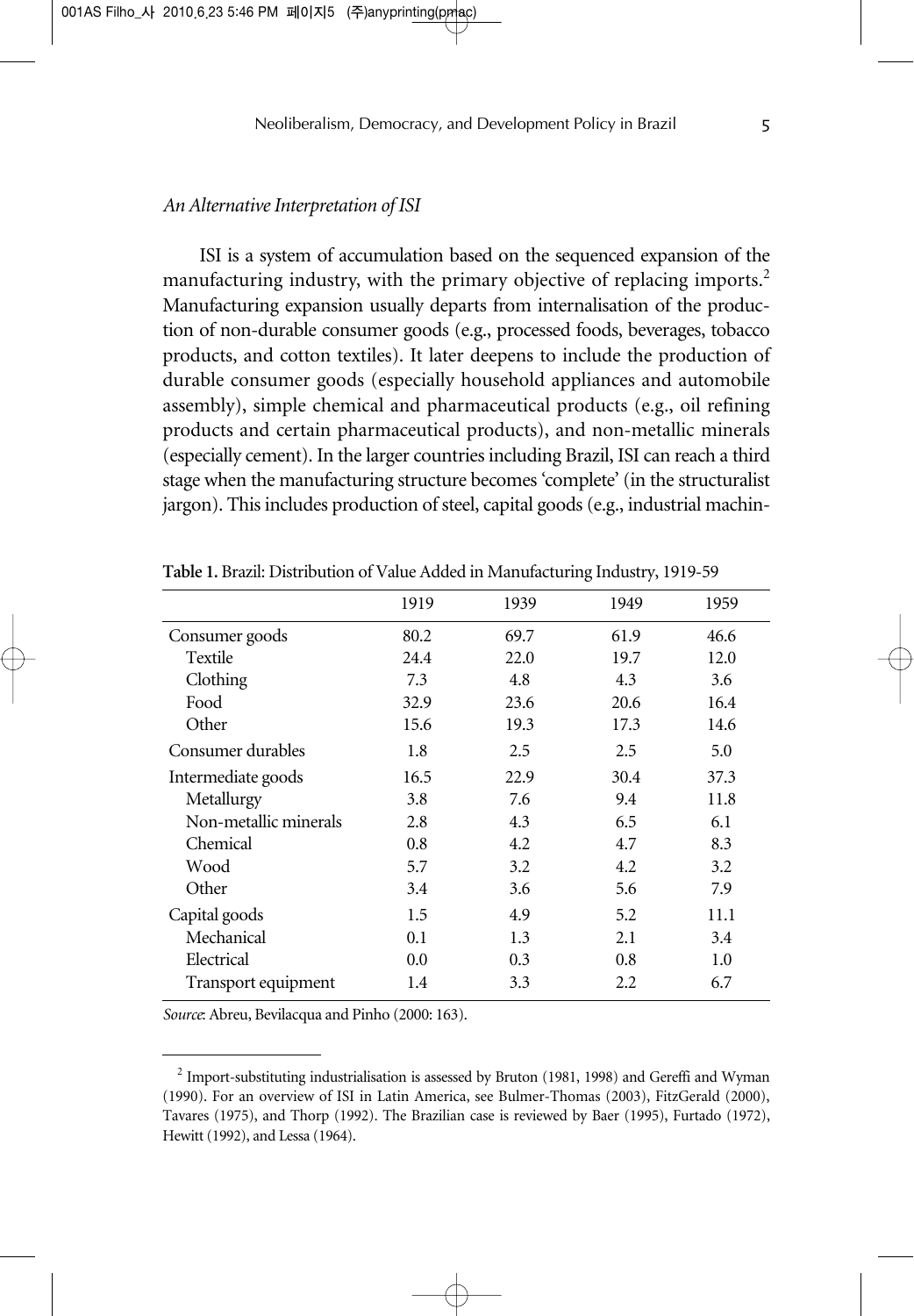|      | Agriculture | Manufacturing | Services |  |
|------|-------------|---------------|----------|--|
| 1910 | 35.8        | 14.0          | 50.2     |  |
| 1920 | 31.9        | 17.1          | 50.9     |  |
| 1930 | 30.6        | 16.5          | 52.9     |  |
| 1940 | 25.0        | 20.8          | 54.2     |  |
| 1950 | 24.3        | 24.1          | 51.6     |  |
| 1960 | 17.8        | 32.2          | 50.0     |  |
| 1970 | 11.5        | 35.8          | 52.6     |  |
| 1980 | 10.1        | 40.9          | 48.9     |  |
|      |             |               |          |  |

**Table 2.** Brazil: GDP Shares (%), 1910-80

*Source*: Abreu, Bevilacqua and Pinho (2000: 162).



**Figure 1.** Brazil: Distribution of Value Added in Manufacturing Industry, 1919-59. *Source*: Table 1.

ery and electric motors), and technologically complex goods such as electronic machines, shipbuilding, and aircraft design and assembly (see Tables 1 and 2; Figure 1). This gradual 'deepening' of the manufacturing base is accompanied by backward, forward, and horizontal linkages between established firms. As a result of these processes, primary exports were no longer the driving force of the Brazilian economy in the 1950s (see Bulmer-Thomas, 2003). Brazil, the world's largest coffee exporter in the early twentieth century, offers a particularly striking example of these processes: agriculture declined from 36% of GDP in 1910 to only 10% in 1980, while manufacturing increased from 14% to 41% of GDP (Abreu, Bevilacqua, and Pinho, 2000: 162).

The extent of these structural shifts varied greatly. For example, Brazil and Mexico advanced further than Argentina, Peru, and Venezuela (not to speak of Ecuador, Honduras, and Paraguay) for several reasons, including market size,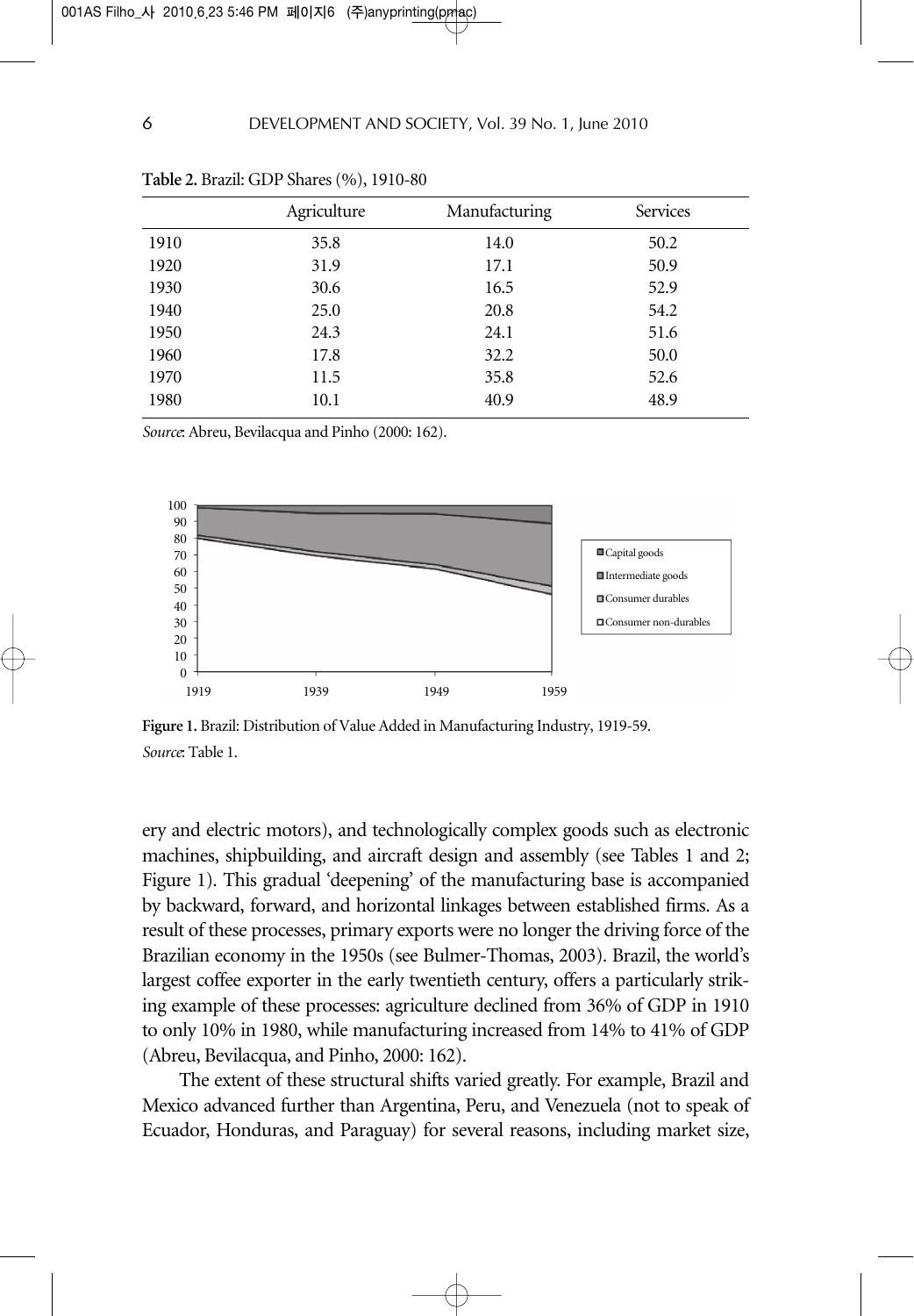government policies, and the degree of social consensus around the strategy of industrialisation.

Although ISI often starts spontaneously, experiences in Brazil and elsewhere show that its continuing success requires activist industrial, financial, and trade policies, and state provisions (or, alternatively, state incentives for private provisions) of finance and infrastructure, especially electricity generation, water and sanitation, transport facilities, oil extraction and refining, health, education and training, and other requirements for manufacturing growth. The expansion of the bureaucratic apparatus of the state is also essential, because industrial expansion requires not only suitable policies, but also law enforcement, labour control, regulation of social conflicts, and so on.

Brazilian ISI was associated with a specific structure of property relations (or a 'macroeconomic division of labour') and a peculiar mode of competition. Briefly, the production of non-durable goods was predominantly undertaken by relatively small family firms owned by domestic capitalists, which would sometimes grow but rarely change their ownership structure. In contrast, durable and capital goods were typically produced, respectively, by foreign TNCs and domestic oligopolistic firms. Finally, infrastructure and basic goods (steel, electricity, telecoms, oil, gas, air, road, rail and port links, and so on) were generally supplied by state-owned enterprises (SOEs), and state-owned banks played an important role in the provision of credit, especially for industrial development and economic diversification (Auty, 1991; Moreira, 1991; Nembhard, 1996).

## *The Politics of ISI*

The uneasy coexistence between populism, nationalism, corporatism, and statism under Brazilian ISI was primarily due to the intense conflicts of interest within the elite,<sup>3</sup> especially between agrarian and urban interests and between manufacturing capital and finance, and between the elite and other social groups, especially the marginalised but increasingly militant urban workers and the emerging urban middle class (Saad-Filho, Iannini and Molinari, 2007; Skidmore, 1973). Stripped of their rich complexity, these conflicts essentially centred around the extent to which resources should be transferred away from the primary export sector, and where they should be allocated—for example,

 $3$  The elite includes the large and medium-sized capitalists, especially financiers, industrial capitalists (based mainly in São Paulo and Rio de Janeiro), large exporters and traders, the media, landowners and local political chiefs, their intellectual and political proxies, and top civil servants. These fractions of the elite are unrelated to the contrast between domestic and foreign capital, or the conflict between industrial and financial interests.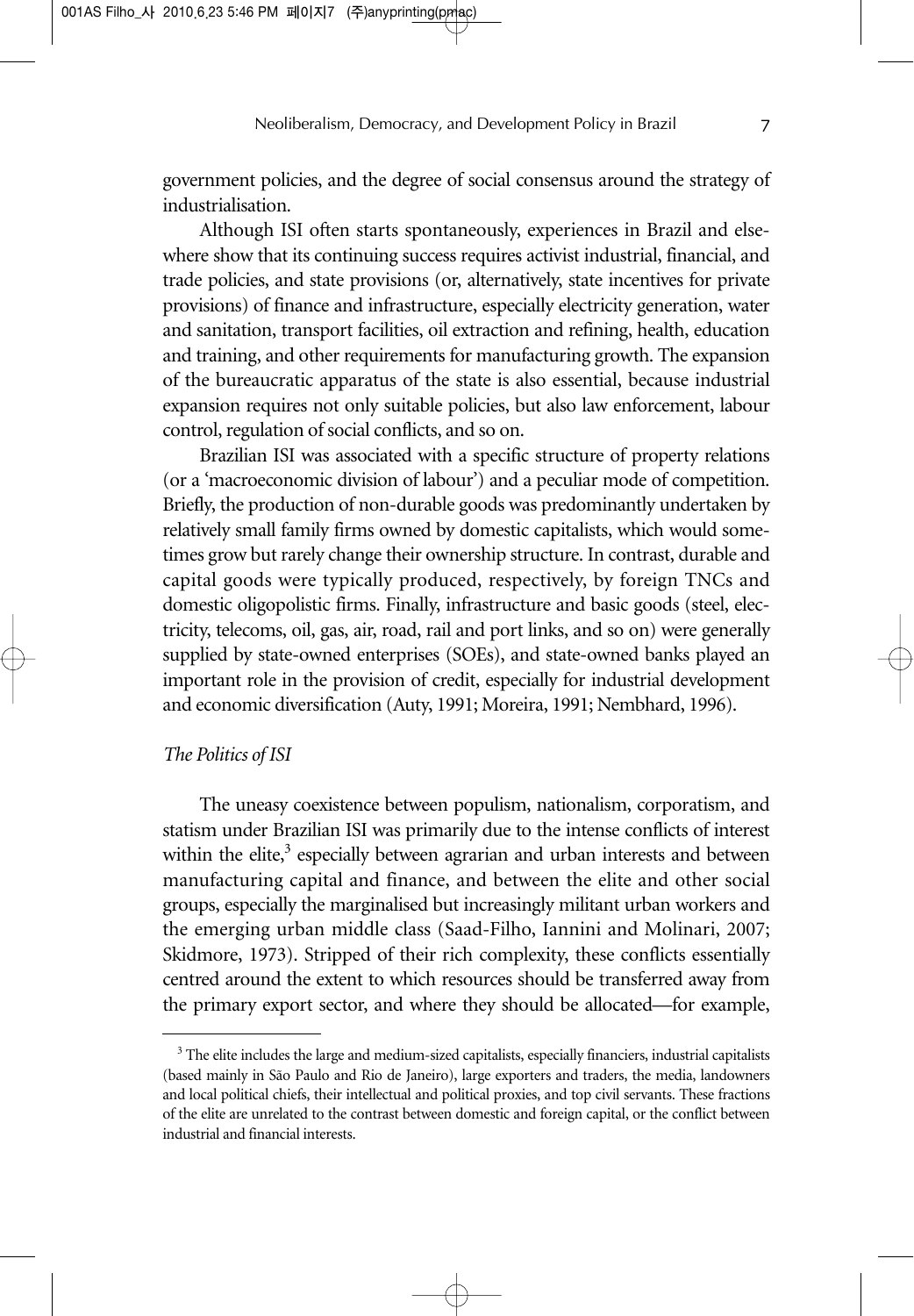towards urban industry, infrastructure, or welfare provision (and, within these alternatives, to which sub-sectors, regions, and social groups).

It was widely accepted that extensive state intervention was required at several levels in order to achieve developmental objectives (synthesised into the goal of industrialisation). Economic interventionism was legitimised by a nationalist ideology, according to which the 'nation as a whole' would progress only through industrialisation. In this developmentalist discourse, insufficient industrialisation was associated with backwardness and the political and economic power of the traditional landed elites, which should be overcome through state action that fosters economic 'progress'. The relationship between nationalism, statism, and developmentalism tended to become especially pronounced when private capital lacked the capacity or interest to invest in strategic areas such as oil, steel, electricity generation, or transport links. In these cases, provision often depended on extensive state intervention, either through nationalisation of the industry or through the provision of subsidies for private capital. Management of ensuing conflicts of interest was never unproblematic. Contradictory popular demands, state initiatives, and sectoral pressures were played out in the media, in educational and research institutions, in state institutions, and on the streets, sometimes violently, and the outcomes were contingent on timing, circumstances, and the constellation of forces mobilised on each side. These conflicts were displaced by the 1964 military coup.

#### *Limitations of ISI*

Despite its important achievements, ISI was severely limiting across Latin America, and in Brazil specifically. The six most important limitations are described below. *Balance of payments constraint*. This constraint captures the relationship between state economy and the rest of the world, and it is considered by many Keynesian economists to be the most important constraint to growth (McCombie and Thirlwall, 1994). Under ISI, the balance of payments constraint took the form of absolute scarcity of foreign exchange, largely due to the fragility of the export base and lack of reliable access to foreign capital. Currency shortages restricted growth and induced economic volatility because they limited imports, investment, external market access, and the availability of technology for manufacturing development. This constraint was addressed through the cumulative internalisation of production of imported goods, attraction of foreign direct investment (FDI), and foreign borrowing. However, this strategy was limited on two grounds. First, although ISI reduced the demand for imports of finished goods, it increased the demand for imported machines (to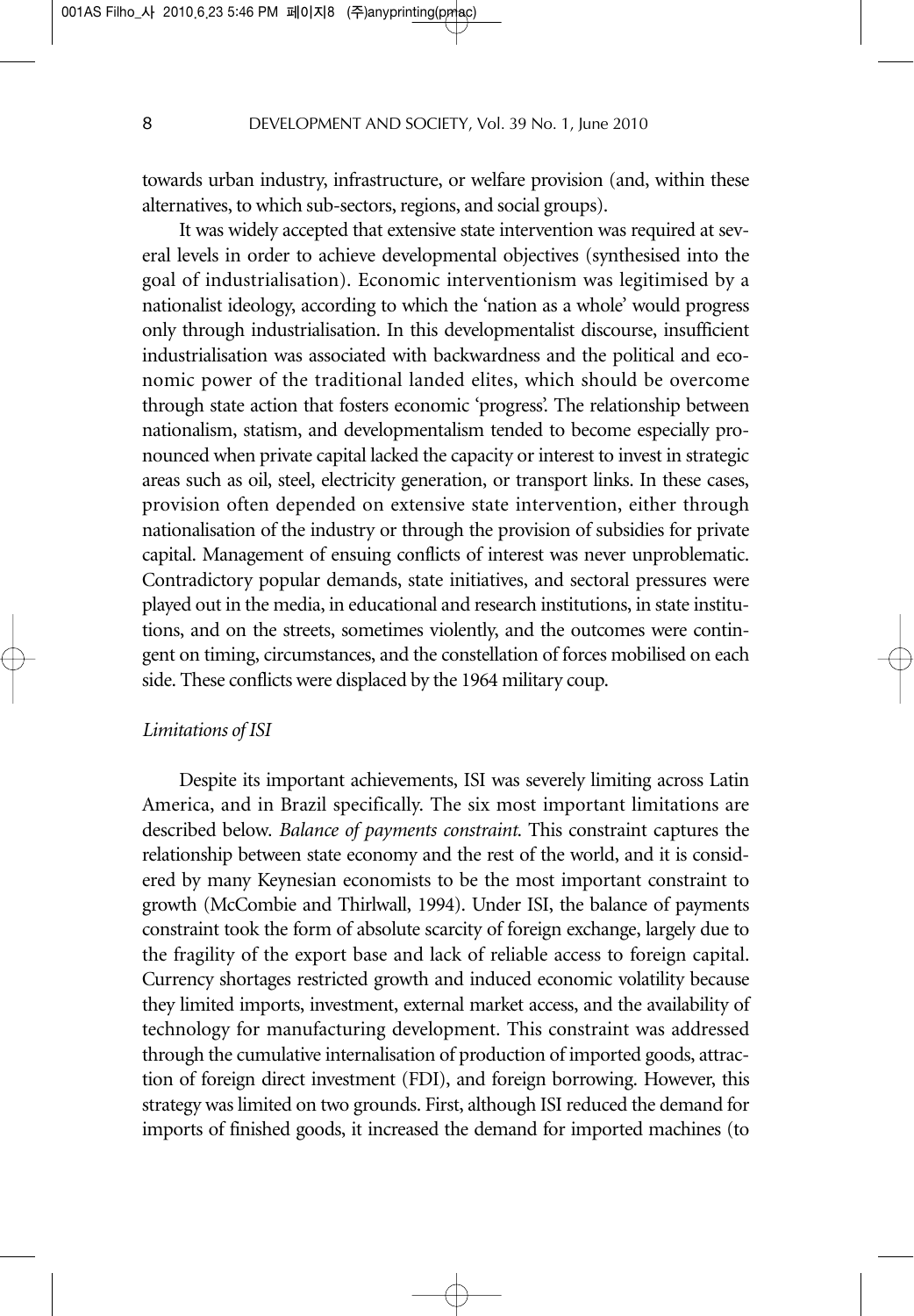produce these goods), oil, and other industrial inputs (see Tavares, 1975). Second, changes in the industrial structure increased the rigidity of the country's import requirements, because fluctuations in import capacity based on the decline of the terms of trade, crop failures, insufficient foreign capital inflows, and so on, would no longer limit the consumption of imported goods as was the case in the past but, instead, hampered domestic production and employment.

It follows that the conventional argument that ISI 'closes' the economy is misplaced. Although Brazilian ISI contributed to a reduction in the export and import coefficients (the former because the economy expanded faster than the export sector, and the latter because import reduction is one of the main goals of ISI), Brazil was always open to—and increasingly dependent upo—foreign capital and loans for balance of payments support, provision of technology, and supply of finance for industrial development, leading to the accumulation of external debt, growing remittances of interests and profits, denationalisation of industry, and increasing dependence on foreign technology.

*Fragility and inefficiency of the domestic financial system*. The Brazilian financial sector was structurally unsuited for the provision of long-term finance for industrial development (Studart, 1995). This sector developed in order to finance production of export crops, and trading and speculation with primary products, especially coffee, which normally required short loan terms and offered relatively liquid and readily-available collateral. Brazil's banks were generally short-termist and speculative, its financial system was shallow, and its financial institutions were generally unwilling or unable to provide long-term finance to a rapidly expanding manufacturing sector. Consequently, manufacturing investment was funded primarily by FDI, foreign loans, state-owned banks, directed credit, state subsidies, and private firms' own resources. However, this combination of sources of finance is fragile, and it eventually proved to be unsustainable (see below).

*Fiscal fragility.* The state played a key role in the vertical deepening and horizontal integration of the manufacturing sector. The state influenced production and investment decisions through specialist agencies and institutions, mediated the relationship between domestic and foreign interests, played a key role in strategic technological development, and subsidised capital accumulation through the provision of cheap credit, infrastructure, and inputs. Although activist industrial policies were essential, they were not adequately financed by the tax system. Brazilian ISI was accompanied by fiscal deficits, inflation, and the accumulation of substantial foreign and domestic liabilities of central and local governments.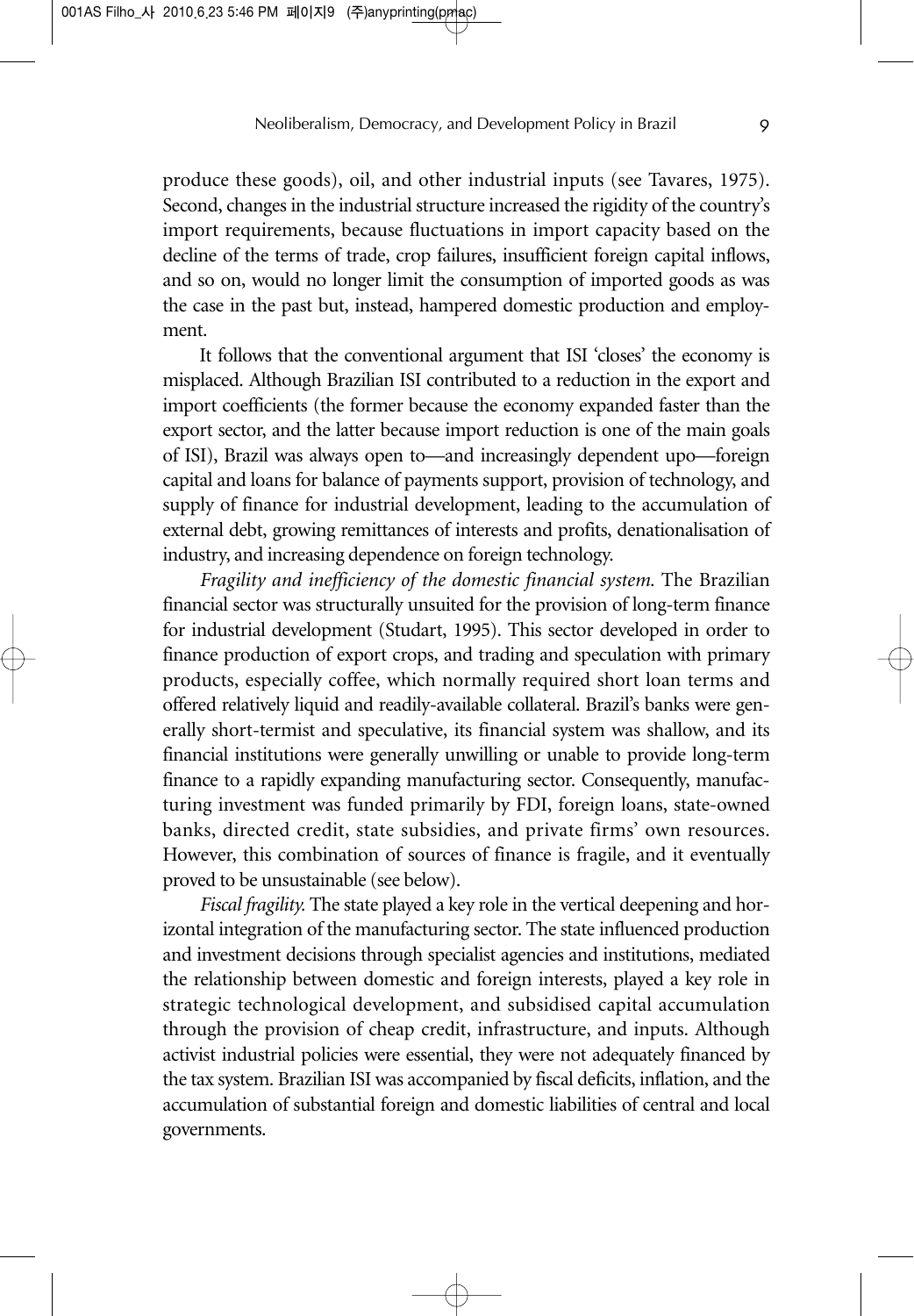*High inflation*. This was typical of ISI for two main reasons (Saad-Filho and Mollo, 2002). On the one hand, social divisions fostered distributive conflicts, with social groups fighting for shares of the national income through higher prices, taxes, and wage demands. On the other hand, inflation was the outcome of the limitations of the financial structures underpinning the process of accumulation, especially fiscal deficits, lack of bank finance, and shallow and speculative stock markets, which compelled firms to rely on price increases to fund investment. This institutional structure facilitated the adoption of rigid mark-up pricing rules by leading firms, which protected their revenue against demand shifts or adverse fluctuations in the level of activity. This may have protected investment in key industries, but it also increased vulnerability of the economy to inflation through distributive conflicts or adverse supply shocks.

*High inequality and social tensions*. Brazil is one of the most unequal societies in the world in terms of access to income, wealth, and privilege. ISI reinforced these inequalities because it did not create sufficient jobs, wages were permanently compressed by labour abundance and outright repression, and land reform was lacking. Moreover, manufacturing development responded to the existing pattern of demand which was systematically biased towards relatively expensive durable consumer goods produced by transnational corporations employing capital-intensive imported technologies (Furtado, 1972). These social and distributional features limited the domestic market, skewed the structure of demand away from mass-consumed non-durable goods, and frequently blocked an industry from expanding unless income was further concentrated or consumer credit was made available, which often required access to foreign finance. These inequalities have fostered severe social conflicts in Brazil, which reduced the ability of the state to impose co-ordinated industrial policies.

*Lack of policy co-ordination*. The Brazilian state could rarely exercise the degree of economic co-ordination essential for the long-term success of ISI. Consequently, ISI was often guided by short-term profitability considerations rather than a long-term vision of the needs of accumulation. New economic sectors would arise, which brought about demographic, sociological, cultural, and political changes, created new interest groups that competed for income, status, and state incentives, and increased the complexity of policy formulation and implementation. State agencies frequently clashed against other agencies with different priorities, and these co-ordination problems were worsened by the extent of TNC penetration and the foreign dependence of the manufacturing sector, especially in finance and technology. These weaknesses help to explain the excessive fragmentation of industry, the fragility of the national system of innovation, and the failure of most firms to compete successfully in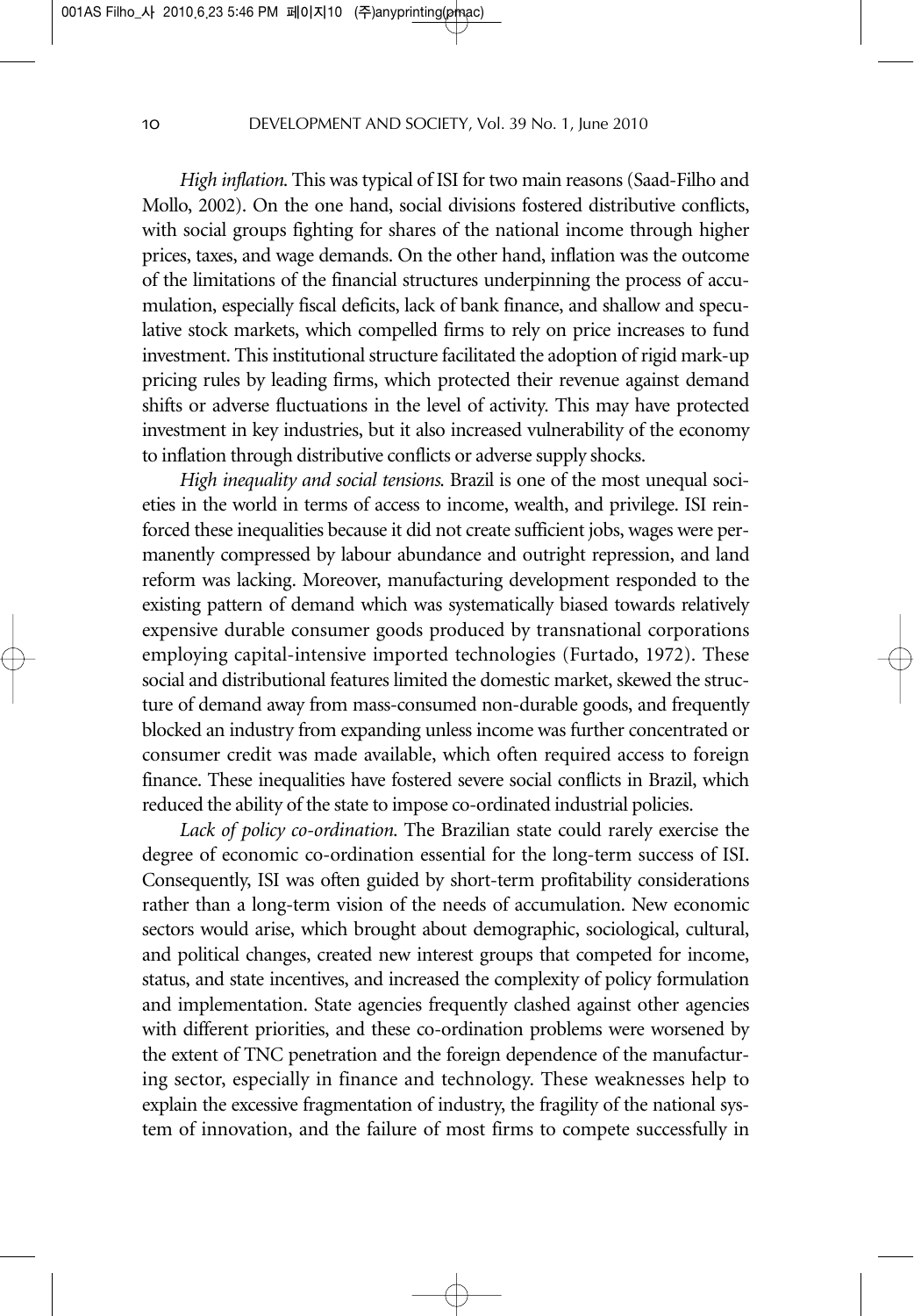international markets, thus perpetuating the balance of payments constraint. The remarkable success stories in the steel, auto, aircraft, and, temporarily, in the defence and telecommunications industries, show what the textile, plastics, toy, wood, beverages, processed food, and other sectors were missing. These limitations help to explain the 'stumbling' character of ISI, the volatility of the economic growth rates, and the reproduction of severe social and economic problems including mass poverty, concentration of income, and insufficient infrastructure provision.

## *The Crisis of ISI*

The limitations outlined in the previous section were due primarily to the *weakness* rather than the 'excessive' strength or size of the state. In brief, the Brazilian state was interventionist, but it was institutionally disarticulated and unable to impose consistent priorities over conflicting interests, especially in the dominant power bloc. This social group generally found detailed planning and large-scale state intervention unacceptable, because they upset the political balance within the elite and sometimes promoted the interests of the poor majority.

The structural constraints and fragilities of ISI and the strongly negative impact of the external shocks of the seventies and early eighties made macroeconomic management extremely difficult in Brazil. These shocks showed that the monetary, financial, fiscal, tax, and exchange rate policies associated with ISI had become incompatible with internal and external balance. The oil shocks and the international debt crisis worsened the balance of payments constraint,

| 1970 | 17 | 1982 | 95    |
|------|----|------|-------|
| 1971 | 21 | 1983 | 164   |
| 1972 | 17 | 1984 | 179   |
| 1973 | 14 | 1985 | 228   |
| 1974 | 33 | 1986 | 68    |
| 1975 | 29 | 1987 | 367   |
| 1976 | 38 | 1988 | 892   |
| 1977 | 41 | 1989 | 1,637 |
| 1978 | 40 | 1990 | 1,639 |
| 1979 | 67 | 1991 | 459   |
| 1980 | 85 | 1992 | 1,129 |
| 1981 | 91 | 1993 | 2,491 |
|      |    |      |       |

**Table 3.** Brazil: Annual Inflation Rate (CPI, %)

*Source*: FIPE, www.ipeadata.gov.br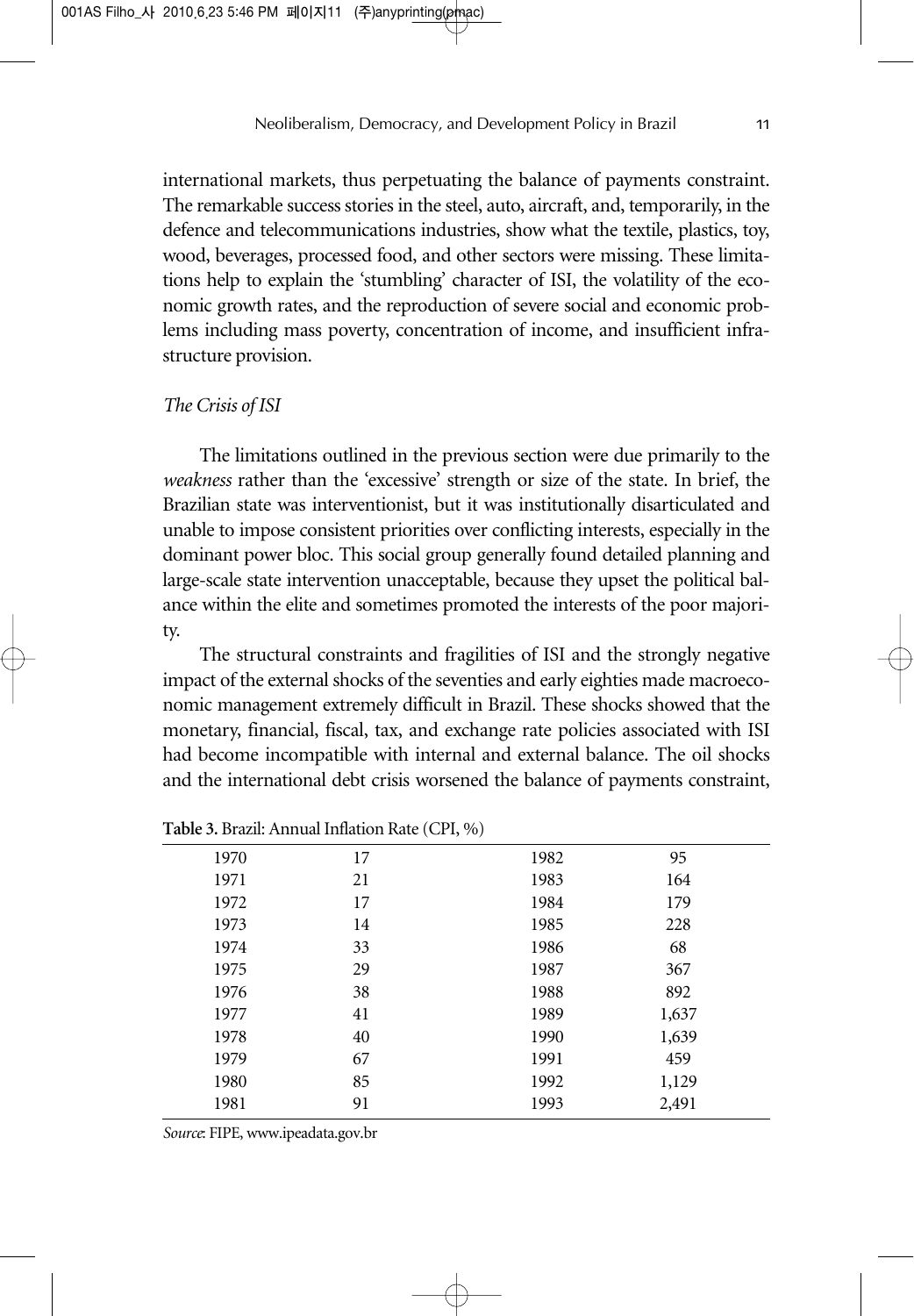and contributed to the development of an acute fiscal crisis, culminating with a slide towards hyperinflation (see Table 3). Social conflicts intensified, political instability became endemic, and policy shifts were limited by cumulative institutional weaknesses and growing political paralysis. The military government lost its capacity to manage the economy. In the early eighties, it had become widely agreed that political changes were imperative.

## The Political Transition to New Liberalism

Between the early seventies and the early nineties, the Brazilian elite gradually convinced themselves that the restoration of economic dynamism would be compatible with the preservation of the existing patterns of exclusion only through the introduction of a new system of accumulation. This system, which can be defined as 'new liberalism', includes four main features: *neoliberal economic policies, the microeconomic integration of domestic capital into transnational circuits* (i.e., denationalisation of firms and their integration into global value chains), *a decisive role for finance in economic policy-making*, and *political democracy.* This section reviews the political aspect of Brazil's transition to new liberalism.

The defining feature of the Brazilian military regime, in power between 1964 and 1985, was its attempt to preserve social exclusion through the combination of economic growth with varying levels of repression. The power of the regime declined gradually after 1974 due to the political exhaustion of the government's heavy-handed approach towards dissent and the economic exhaustion of the regime's growth strategy. The country's foreign debt escalated after the first oil shock, and inflation rose from 20% to 100% in the early eighties. The second oil shock, in 1979-80, triggered a deep economic crisis and the first GDP contraction since 1929. The economy stopped responding to government policies, and the military regime ran out of options.

Military rule finally collapsed due to the emergence of a growing democratic mass movement in 1977-85. Political contestation encompassed a wide range of modalities of struggle, including criticisms of corruption, economic mismanagement, and lack of democracy and political accountability, renewed trade union activities, and mass mobilisation for economic democracy and political freedom. At this stage, a significant change took place within the elite; for the first time since 1930, a consensus emerged around political democracy.4 This

<sup>4</sup> 'Consensus' refers to a substantial measure of agreement on strategic political projects among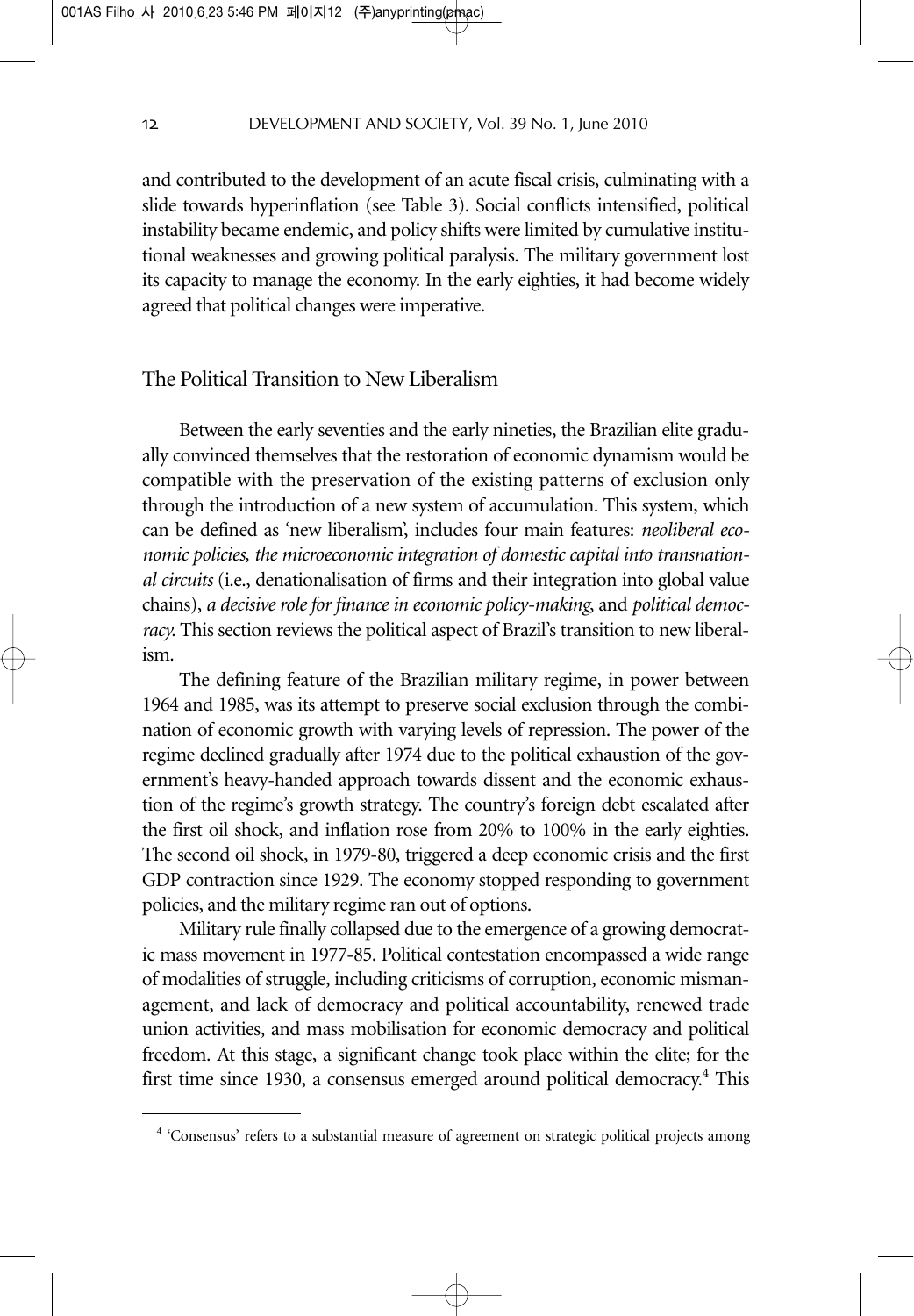consensus was due to external pressures as well as domestic developments, and it facilitated the democratic transition because it defused the conflicts that might have arisen with the change in political regime (Markoff and Baretta, 1990; Weffort, 1989). For this reason, Brazilian democracy did not emerge on the ruins of the institutions left behind by the dictatorship as was the case in Argentina. Instead, the military commanders of the regime and the country's traditional elites managed to control the democratic transition.

The substance of the elite pact that hijacked the democratic movement was straightforward. In exchange for political freedom, redistribution of economic power was ruled out. Under these limited conditions, the democratic transition established the most open and stable regime in the history of the Republic. For more than 25 years there has been no press censorship, no parties or movements of any significance have been banned, and civil rights are formally guaranteed to a greater extent than in many 'old' democracies. For the first time since the late nineteenth century, the military no longer openly interfere in the political sphere, and the political influence of religious leaders has been curtailed. Finally, right-wing ideology has been demoralised, and no influential organisation claims to be either 'conservative' or on the 'right' (however right-wing their policies and practices may be).

# The Economic Transition

Neoliberal economic policies are hegemonic in Brazil as well as the world today (Saad-Filho and Johnston, 2005; Saad-Filho and Morais, 2004). This section reviews the theoretical foundations of these policies, and the transition from economic policies geared toward the promotion of ISI to neoliberal policies in Brazil.

## *The Foundations of Neoliberalism*

Like all mainstream approaches, neoliberalism at the microeconomic level presumes that, in a decentralised and deregulated economy, free competition leads to full employment equilibrium. Consequently, the market rather than the state should address such economic problems as industrial development, inter-

social groups which, by virtue of their institutional power and political influence, can implement these projects through state institutions. This concept is related to the Gramscian notion of hegemony. Neither of them presumes unanimity.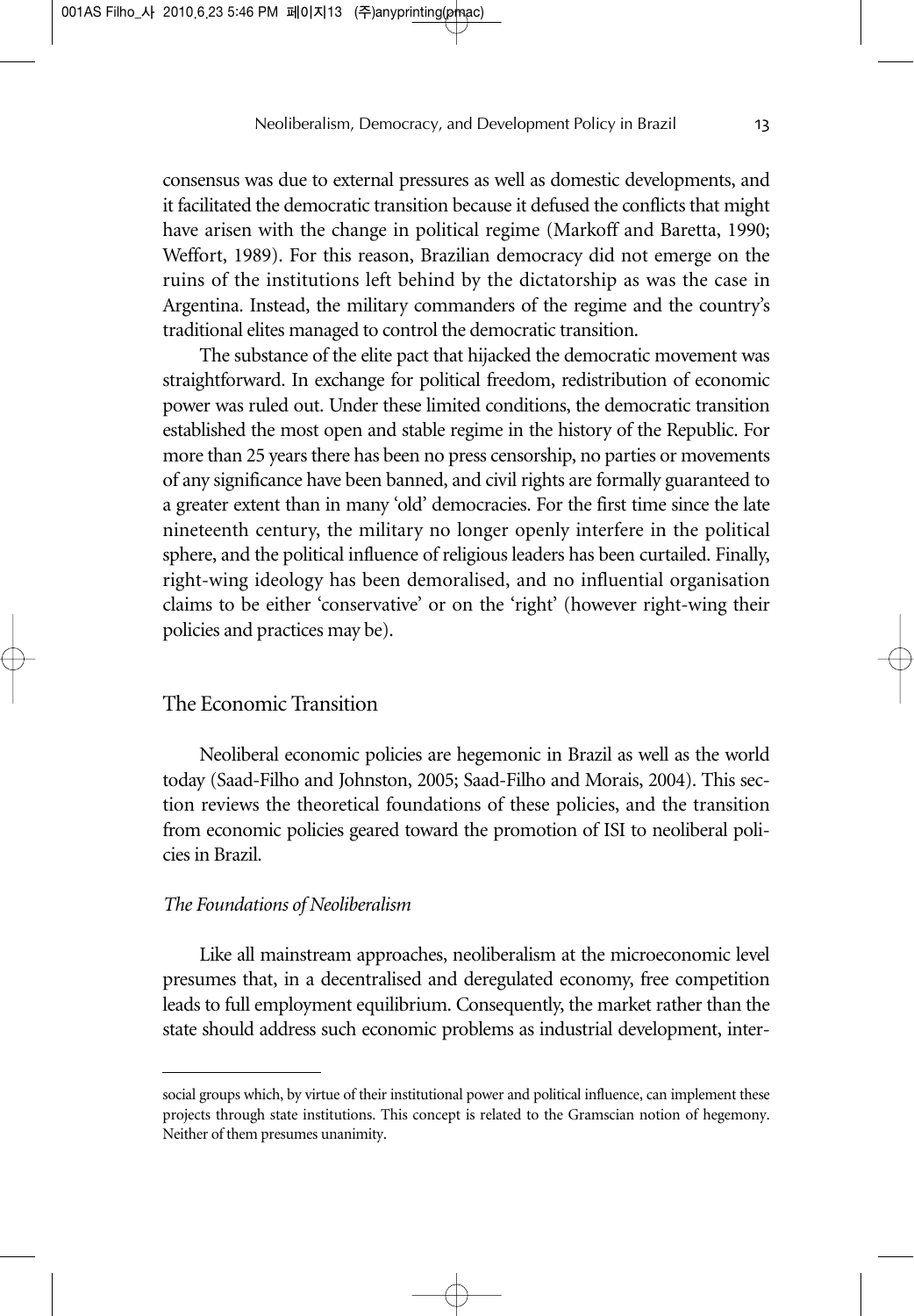national competitivity, and employment creation. By the same token, policyoriented shifts in relative prices and in allocation of resources should be avoided. At the macroeconomic level, neoliberalism argues that the world economy is characterised by the relentless advance of 'globalisation' (usually defined superficially and imprecisely) and international capital mobility. They offer the possibility of rapid growth through the attraction of foreign capital. However, this strategy can be successful only if domestic policies conform to the short-term interests of the financial markets, which implies that interventionist policies are unfeasible because any policy deemed undesirable or unsustainable by the financial markets would lead to capital flight, balance of payments crisis, and economic collapse. 'Policy credibility' is essential and, in practice, it derives from the preferences of the international financial conglomerates, the US government, and the IMF. In sum, neoliberalism is optimal because it offers the best and the only viable set of economic policies and these policies are viable and optimal because they are in the interests of international capital.

The most important tool of neoliberal policy is the interest rate. Presumably, the 'correct' interest rate can deliver balance of payments equilibrium, low inflation, sustainable levels of investment and consumption and, therefore, high growth rates in the long term (Arestis and Sawyer, 1998). The implementation of neoliberal policies can be analysed from two angles. On the one hand, it generally raises interest rates above their level in an alternative regime where similar objectives would be pursued using a wider set of tools. However, higher interest rates tend to reduce the levels of employment, investment, output, and income relative to what they could be in an alternative scenario, both in the short and in the long run. In this case, long-term unemployment tends to rise because capacity becomes fully utilised, and the balance of payments constraint becomes binding before unemployment declines sufficiently. On the other hand, the neoliberal policies implemented in Brazil and other newly industrialised countries during the 1990s included trade, financial, and capital account liberalisation (see below). They were justified by the need to increase economic efficiency and to eliminate high inflation. However, they require not only that domestic interest rates should rise, but also that they should exceed international rates by a large margin because of the political, currency, and other risks in these countries.

It is impossible to determine the size of the interest rate differential required to attract a given volume of foreign resources due to continuous changes in domestic circumstances and international liquidity. Excessively low margins and low liquidity tend to be associated with insufficient inflows and, potentially, with capital flight and currency devaluation. In contrast, high margins and abundant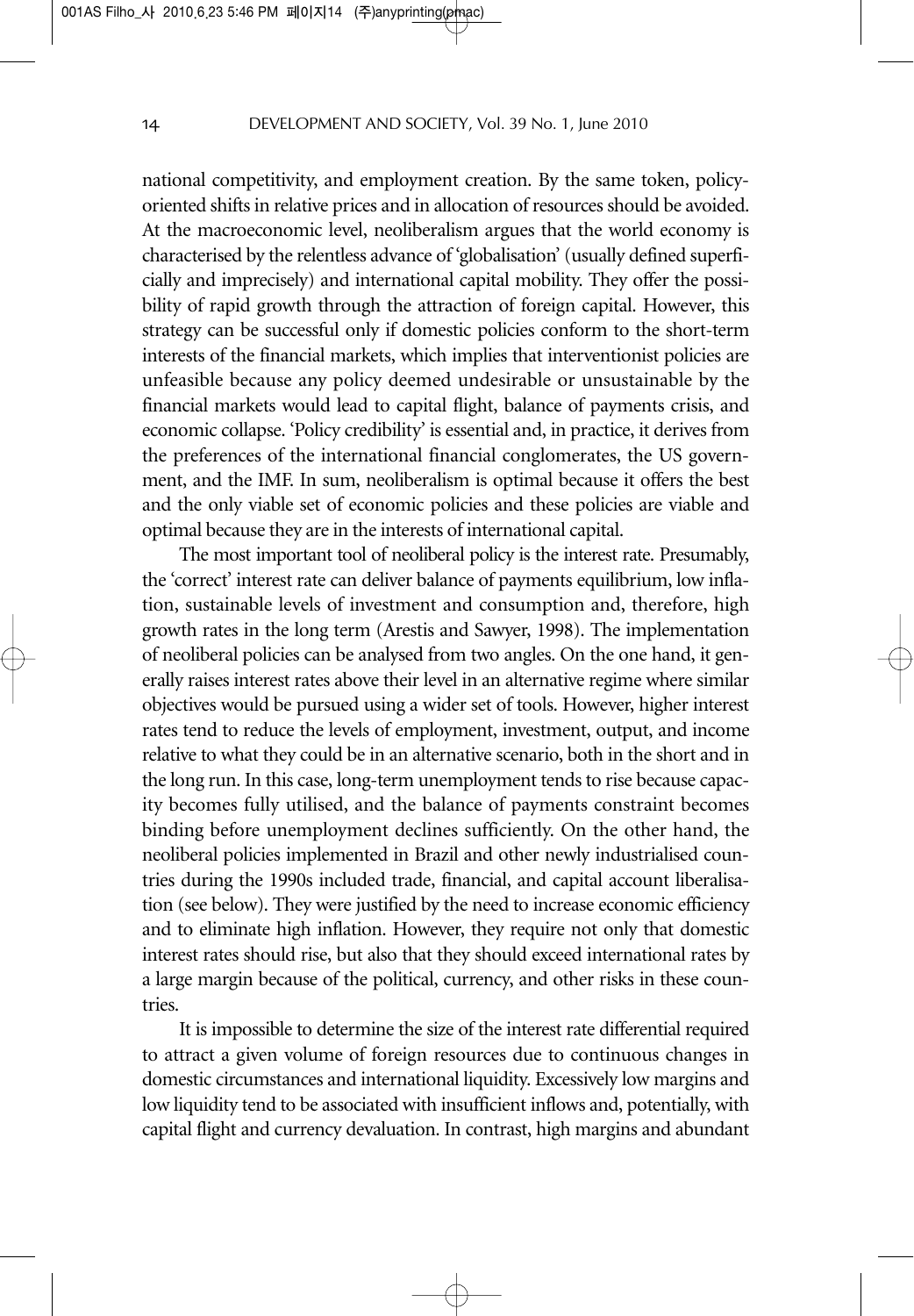liquidity are associated with large capital inflows, accumulation of foreign reserves, deflationary pressures, and currency overvaluation. The impact of the interest rate margins on aggregate demand is ambiguous with a potential to shift, because low (high) domestic interest rates can increase (reduce) consumption and investment through the usual Keynesian mechanisms; or they can reduce (increase) because of the combined impact of the international capital movements and the ensuing changes in the exchange rate. Only excessively high interest rate differentials can persist over long periods, but the consequences of chronic conditions may often be even more serious than those of the acute variety. They may include deindustrialisation (because of high financial costs and foreign competition), rapid growth of the domestic public debt (DPD) (if the capital inflows are sterilised), and the creation of a 'casino' atmosphere in which financial strategies steadily shift from hedge towards speculative and, finally, Ponzi finance (Arestis and Glickman, 2002).

## *Inflation and Stabilisation*

It was suggested in the second section that the Brazilian elite converged around the view of ISI having faced three insurmountable problems in the eighties: inefficiency of the financial sector, continuing industrial backwardness, and difficulty to create a dynamic national system of innovation (Laplane and Sarti, 1999: 198). It gradually became accepted that these obstacles could be overcome only if the size of the state was reduced through expenditure cuts, the reform of the fiscal, tax, and social security systems, and privatisation of state enterprises. It was expected that fiscal reforms would reduce inflation, while financial liberalisation would increase domestic savings and investment. Finally, liberalisation of foreign trade and capital inflows, and the resolution of the remaining conflicts with the international financial system, would facilitate the attraction of direct and portfolio investment flows as well as industrial restructuring in those sectors compatible with the country's comparative advantages. Productivity would rise, followed by a structural improvement in the balance of payments (Auty, 1991; Moreira, 1991). In sum, the integration of Brazilian productive and financial capital into transnational conglomerates would drive a virtuous circle of growth that would turn Brazil into a developed economy.

These policy prescriptions were implemented gradually, and increasingly consistently, by successive governments. In 1988, during the Sarney administration, the domestic financial system was reformed and, starting in 1989, international capital flows were liberalised (Studart, 1999). The exchange rate regime was made increasingly flexible in the following years (Banco Central do Brasil,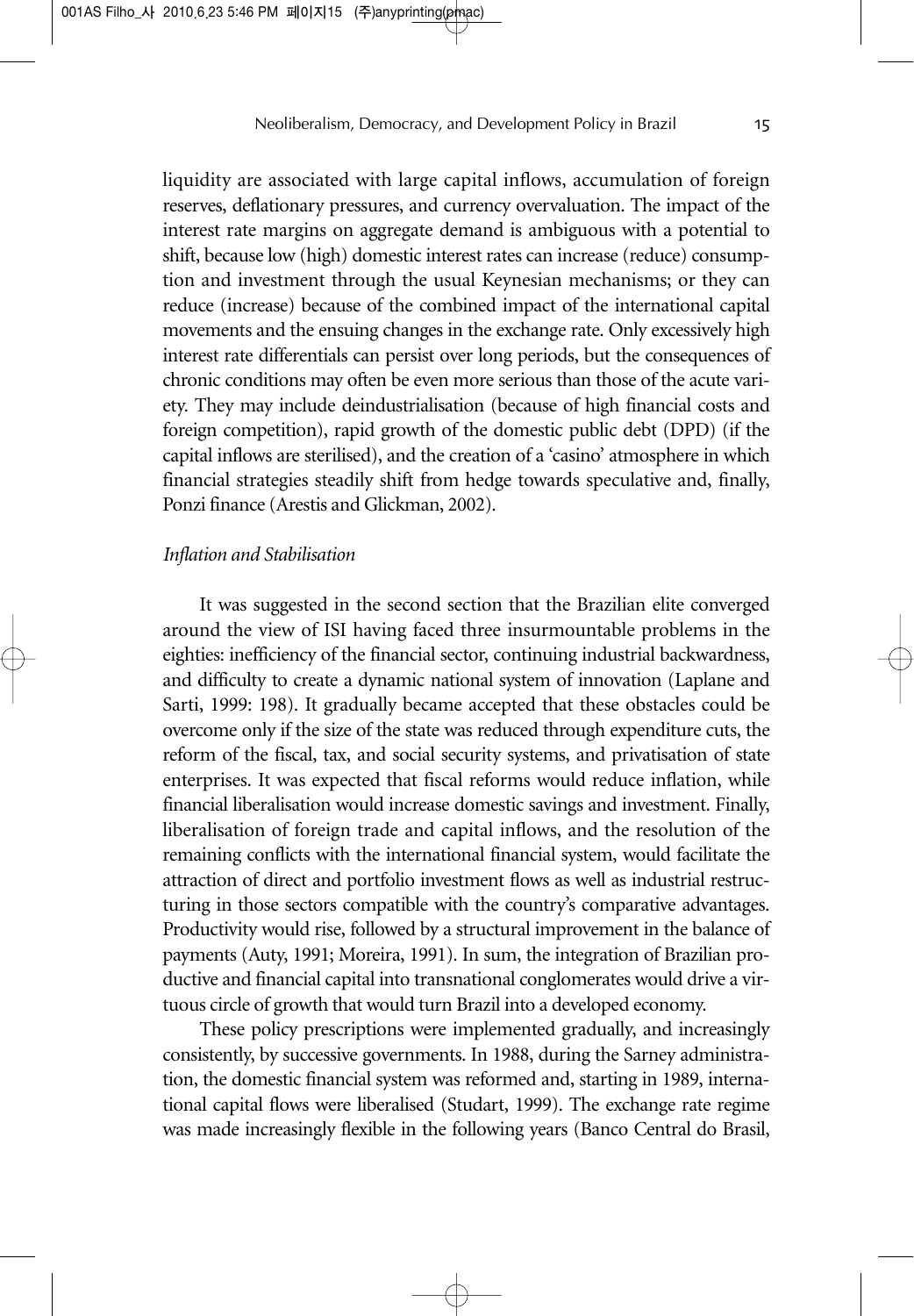1993). From 1990, during the Collor administration, Brazil reduced import restrictions incrementally and implemented the resolutions of the Uruguay Round of GATT. The Collor and Franco administrations adopted strongly contractionary monetary policies in order to control inflation, attract foreign capital, and generate exportable surpluses. The Cardoso government fully implemented a neoliberal economic strategy, especially through the Real Plan, and the Lula administration has pursued essentially the same policies introduced by his predecessor.

Between early 1992 and mid-1994, Brazilian inflation increased slowly but relentlessly from under 20% per month to over 40% per month. Inflation control was essential for the political legitimacy and economic viability of the new elite consensus. High inflation was eliminated through the Real Plan (Governo do Brasil, 1993).<sup>5</sup> This stabilisation plan was also used to legitimise the economic transition to neoliberalism.

Five policies underpinned the Real Plan. First, *import liberalisation*: Foreign competition limits the prices domestic firms can charge (otherwise, their markets will be lost to imports). It also limits the workers' wage demands, since pay increases could make local firms uncompetitive. Neoliberals also claim that trade liberalisation forces local firms to compete against 'best practice' foreign producers, which should help to raise productivity across the economy. Unsuccessful producers will close down, and their capital and labour should be deployed more productively elsewhere.

Second, *exchange rate overvaluation*: It enhances the impact of trade liberalisation on inflation and competitivity. These policies are highly effective against inflation, and they can be very popular with consumers. However, their impact on the balance of payments and on local industry and employment can be devastating. Brazilian goods imports increased from US\$20.6 billion to US\$50.0 billion between 1992 and 1995. This structural shift was pursued deliberately:

[T]he logic of the exchange rate policy is to reduce exports, raise imports and the current account deficit and, therefore, make the country import capital again. These [capital] imports and the domestic savings accumulated by the private sector will finance economic growth. (Pedro Malan, Minister of Finance, *Gazeta Mercantil*, 24 October, 1994)

Cheap imports badly harmed the manufacturing industry. In Brazil, the

<sup>5</sup> See also Bacha (1997), Dornbusch (1997), Saad-Filho, Morais and Coelho (1999), and Sachs and Zini (1996).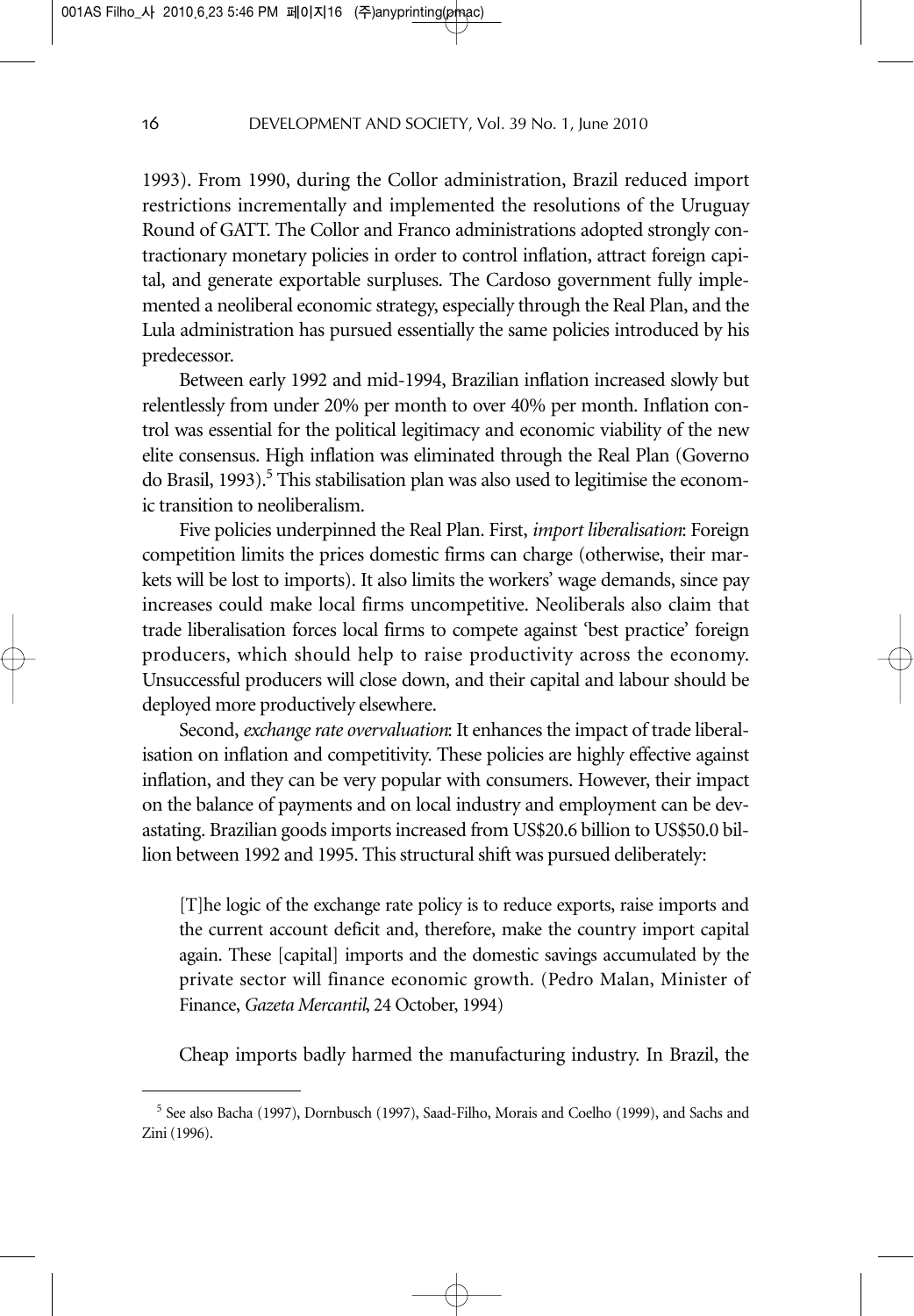proportion of manufacturing value added in GDP reached 41% in 1980. By 2001, this ratio had declined to 27%. Manufacturing sector employment fell, with the loss of more than one million jobs between 1989 and 1997, and average real wages declined by 8% between 1994 and 2001 (Bonelli, 1999: 89; Saad-Filho and Mollo, 2006). Third, *domestic financial liberalisation*: It was expected that the deregulation of the financial sector would help to increase savings and the availability of funds for investment. In fact, the opposite happened, and both savings and investment rates declined. The savings rate fell from 28% of GDP in the mid-'80s, to around 20% in the mid-nineties and below 15% in 2001, while investment rates fell from an average of 22.2% of GDP in the eighties, to 18.2% in the nineties, and 16.1% in 2001-06. The inflow of foreign capital may have replaced rather than supplemented domestic savings, financing consumption rather than investment (Bresser-Pereira, 2003). The decline of the investment rate helps to explain the dismal growth rates in Brazil: between 1994 and 1999, Brazil's average annual real GDP growth rate was only 2.6% (3.2% between 1994 and 2008). The economy, on the other hand, expanded on average by 6.4% per annum between 1933 and 1980.

Fourth, *fiscal reforms*: The public sector deficits that, presumably, induced high inflation were addressed. These reforms were largely successful through privatisations, expenditure cuts, and tax increases (Giambiagi, 2007).

Finally, *liberalisation of the capital account of the balance of payments*: This was supposedly essential to attract foreign savings and modern technology.

This policy combination offered a fail-safe strategy to reduce inflation and, simultaneously, lock in the neoliberal reforms. Cheap imports were allowed in, while high interest rates, foreign loans, mass privatisations and TNC takeovers of domestic firms brought the foreign capital that paid for them. Inflation tumbled while consumers gorged in new automobiles, computers, and DVD players, and splashed out in artificially cheap foreign holidays. Consumer goods imports increased from US\$606 million to US\$8.2 billion between 1985 and 1998. In the same period, foreign travel spending increased from US\$441 million to US\$5.7 billion. Euphoria reigned supreme; neoliberalism bribed those it had not yet convinced, and it seemed that it could do no wrong.

However, the neoliberal reforms did not resolve the shortcomings of ISI (explained in the section on alternative interpretation of ISI), and they destabilised the balance of payments and the country's productive system. The reforms hollowed out the industrial chains built during ISI and reduced the local content of manufacturing production. Wages and profits declined because of competing imports, the rising share of interest in the national income (due to the financial reforms and the permanently high real interest rates), and the diffi-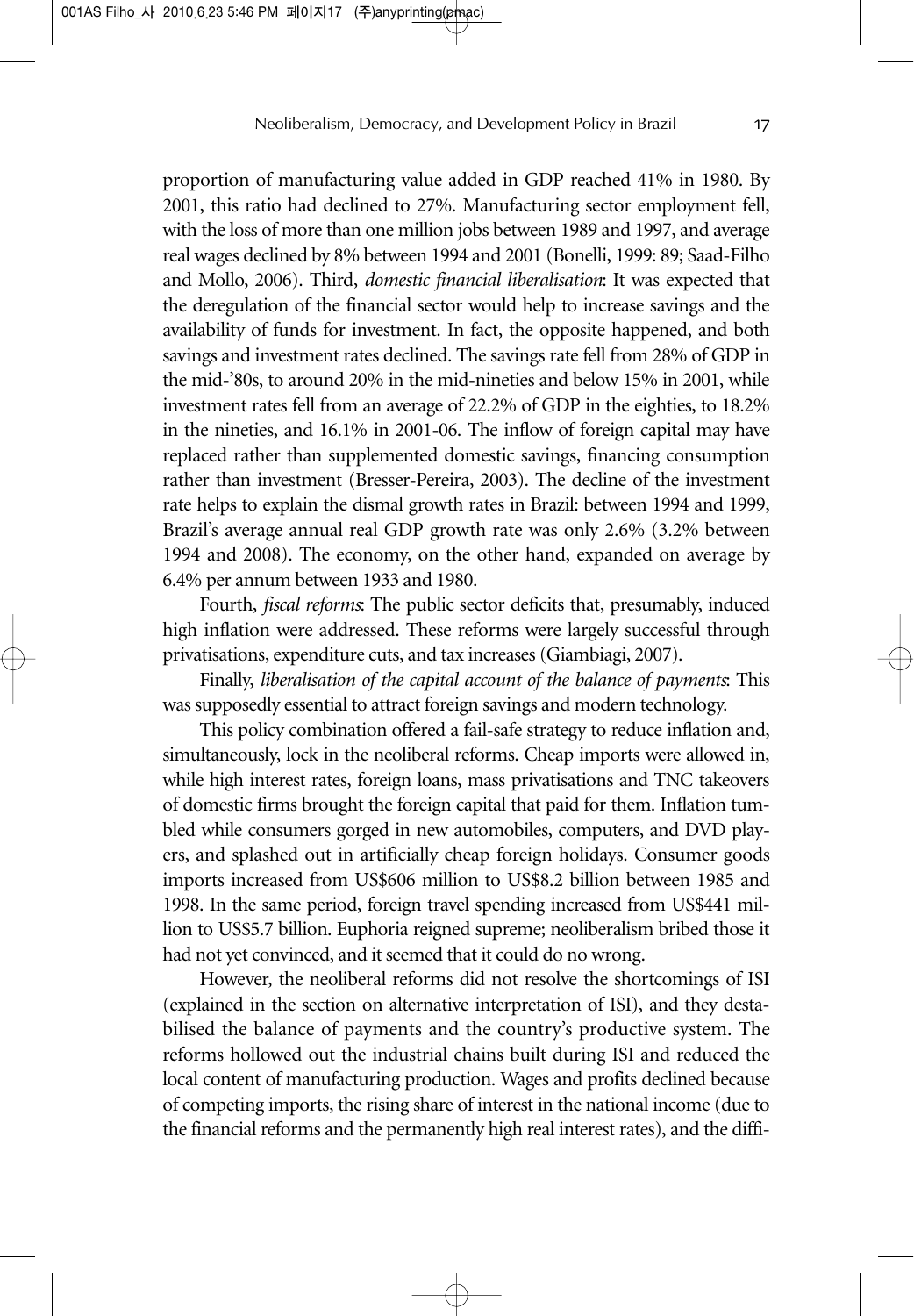| <b>SECTOR</b>                                                        | 1993        | 1996      |
|----------------------------------------------------------------------|-------------|-----------|
| 1. Standardised capital goods and electronic goods                   | 29          | 65-75     |
| 2. Chemical inputs, fertilisers, resins                              | $20 - 26$   | $33 - 42$ |
| 3. Auto parts, natural textiles, capital goods made to order, rubber | $8 - 15$    | $20 - 25$ |
| 4. Pharmaceuticals, tractors, electric and electronic consumer       | $7 - 11$    | $13 - 16$ |
| goods, glass, chemical goods                                         |             |           |
| 5. Synthetic textiles, petrochemical inputs, cars, food, paper       | $3-6$       | $9 - 12$  |
| and cardboard                                                        |             |           |
| 6. Beverages, shoes, plastics, dairy products, semi-processed foods  | $0.7 - 3$   | $4 - 8$   |
| 7. Non-tradable goods (cement, inputs, and others)                   | $0.5 - 2.5$ | $1 - 4$   |

**Table 4.** Brazil: Import Coefficients, 1993 and 1996 (%)

*Source*: Coutinho, Baltar and Camargo (1999: 70).

culty in developing new competitive industries. Structural unemployment mounted. Neoliberalism discarded import substitution and promoted 'production substitution' financed by foreign capital instead.

## *Industrial Policy and the Restructuring of the Manufacturing Sector*

The neoliberal transition introduced into Brazil a new industrial structure based on the microeconomic integration of production and finance into transnational value chains. It was expected that intensified competition would lead to partnerships, mergers, and acquisitions or to the collapse of the inefficient firms, raising average productivity. First, the share of imported manufactured goods increased sharply (see Table 4).

Second, participation of foreign firms in mergers and acquisitions (M&As) and foreign purchases of minority stakes in domestic companies increased significantly. Foreign firms participated in 49.1% of the 3,276 M&As between 1990 and 1999. Both the number of M&As and the degree of foreign involvement increased during this period.<sup>6</sup> The most affected sectors were electric and electronic goods, telecommunications equipment, car parts, and processed foods.

Growing foreign participation contributed to the search for efficiency gains. The new mode of competition was influential at several levels. First, it led to a shift in management techniques towards 'modern' methods and the downsizing of the workforce. Second, rising manufacturing unemployment was rein-

<sup>6</sup> PriceWaterhouse Coopers (*Folha de S. Paulo*, 21 January, 2000, p. 2-1). For similar estimates, see Gonçalves (1999: 138-42).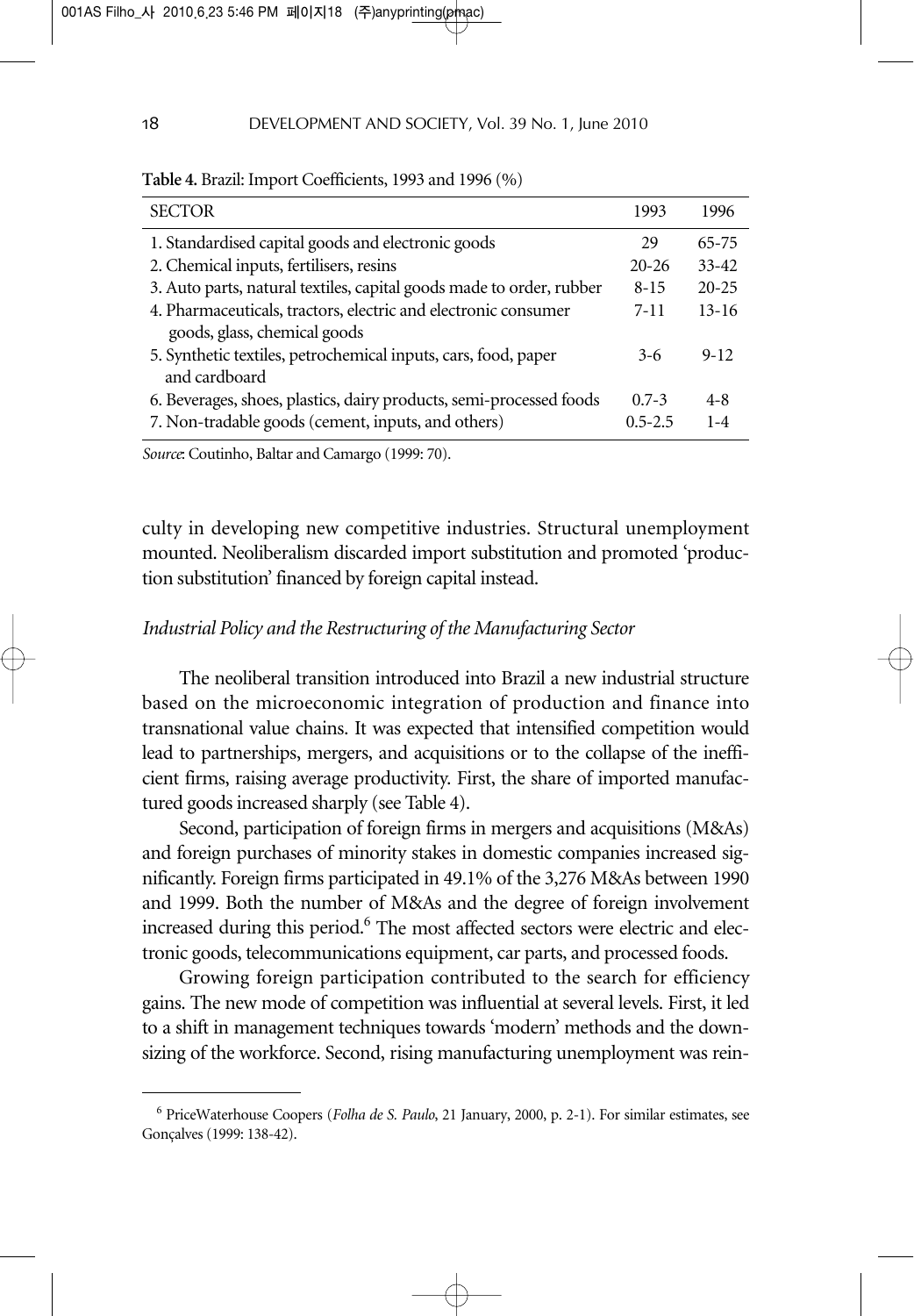forced by the introduction of new labour-saving technologies. Third, firms tended to shift their output mix towards simpler products with less value added in order to reap efficiency gains. As a result, manufacturing productivity increased, on average, by 7.6% annually between 1990 and 1997 (Feijó and Carvalho, 1998). Coutinho, Baltar, and Camargo (1999: 66, 73) rightly conclude that:

[The] avoidance of industrial development policies by the State…strongly contributed to the increasing exposure of domestic industry to imports, especially in high value added sectors and those with high technological content… [T]he explosion of imports rapidly 'hollowed out' the productive chains, and led to a large reduction in intra-industry demand…which sharply reduced the economy's capacity to create jobs… [T]he frantic attempts to cut costs have led to successive rounds of innovation and rationalisation in the productive process that generated strong tensions in the labour market… [This is partly due to the] entry of new competitors and the redefinition of strategic alliances [that] have destabilized the oligopolistic structures inherited from previous decades… The 'modernisation' of [these] oligopolistic structures has ruptured the existing supply chains, led to the entry of new [foreign] suppliers, reduced the degree of verticalisation and increased the import coefficients… [The] higher coefficient of imported inputs and components (and, therefore, the substantially lower value creation in the country) means that the success of efforts to stimulate domestic demand for intermediate goods and employment will tend…to be very modest.

These heavy blows were softened by the expansion of trade within Mercosur and by the transfer of some SOEs to Brazilian capital.7

## *The New Policy Regime*

The Brazilian experience shows that the new liberal reforms can secure short-term macroeconomic stability and growth. This is due to two main reasons. First, they are part of the conventional wisdom of the age and embedded in the belief systems of most domestic and international institutions. Therefore,

<sup>7</sup> See Cano (1999) and Laplane and Sarti (1999: 222-4). '[The] flows of [Brazilian] exports to the Argentine market are concentrated on medium-high and medium-low technological intensity products, which include 70-75% of the sales of Brazilian industrial goods. The participation of these products in Brazilian exports to the rest of the world is less than 40%' (Machado and Markwald, 1997: 197). See also Leal and Silva (2009).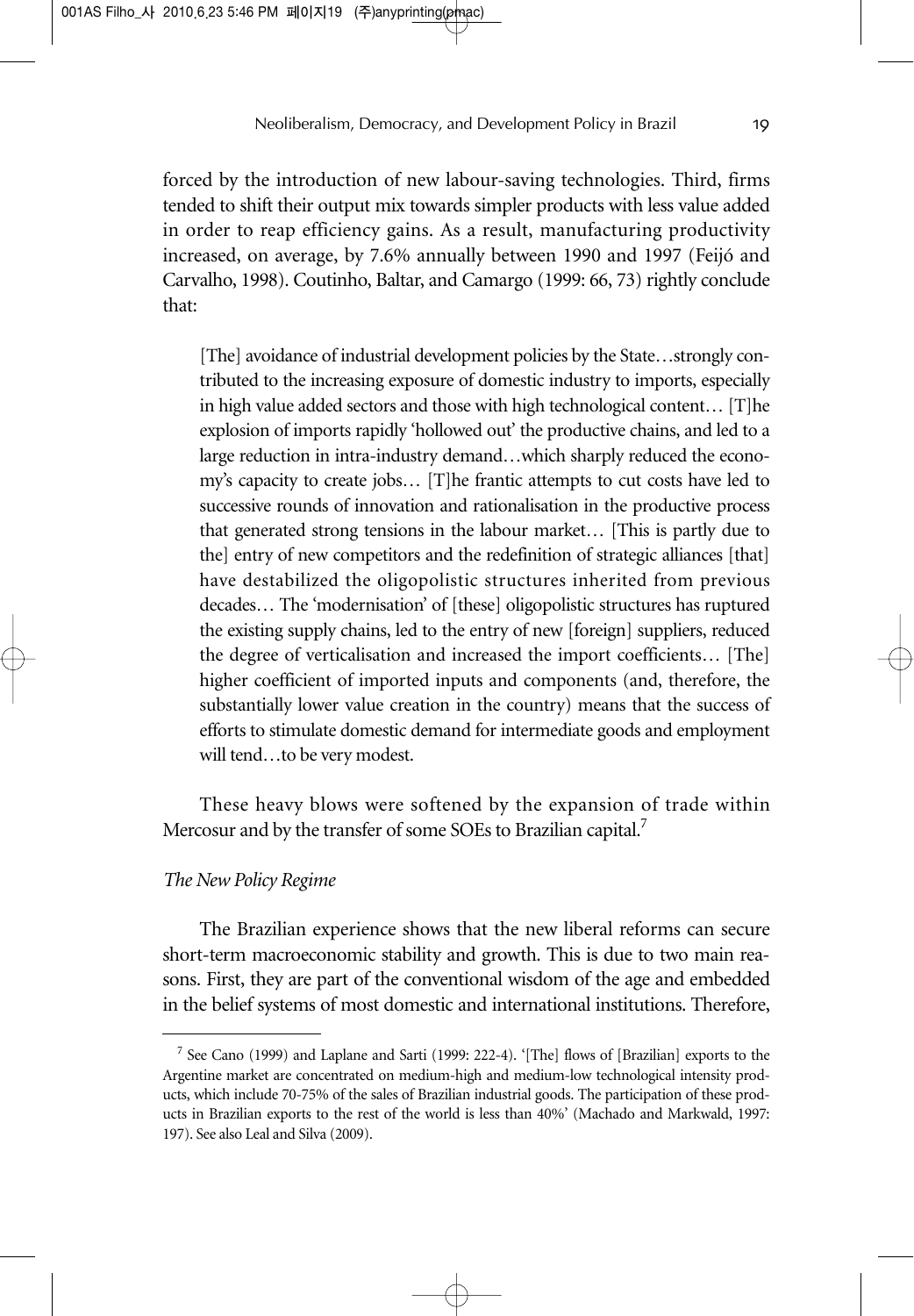they are 'credible' by definition. Second, if international liquidity is high and interest rates are low, as was the case in the mid-seventies, again in the early nineties, and after the recovery from the 2000-2001 slump, trade and capital account liberalisation seem to abolish the balance of payments constraint. They can attract capital inflows to finance a large trade deficit, allowing consumption, investment, and growth rates to increase rapidly, in a virtuous circle that may last several years. However, if these foreign capital flows decline, as they did in the early eighties, the mid-nineties, 2000-2001, and since mid-2007, countries following neoliberal policies can find themselves in a vulnerable position. The balance of payments constraint can reappear suddenly, either because of the scarcity of foreign exchange or because higher international interest rates push up domestic interest rates, squeezing the economy both internally and externally at the same time.

In Brazil, the crisis of the Real Plan in 1998-99 (Morais, Saad-Filho and Coelho, 1999) led to the introduction of a new macroeconomic policy regime that includes inflation targeting, large fiscal surpluses, and the managed fluctuation of the *real*. The aim of these policies was to preserve low inflation, stabilise the DPD and the exchange rate, and eliminate current account deficit. These policies and goals have also been pursued by the Lula administration.

This policy regime has been partially successful. Devaluations of the *real* in 1999 and in 2002 triggered a temporary inflation bubble, while revaluations of the currency have been associated with declining rate of inflation (see Figure 2; Araujo and Leite, 2009). Although the government's inflation targets have nor-



**Figure 2.** Brazil: Real Effective Exchange Rate (REER) (average 2000 = 100) and Inflation Rate (CPI) (% per month) *Source*: Ipeadata.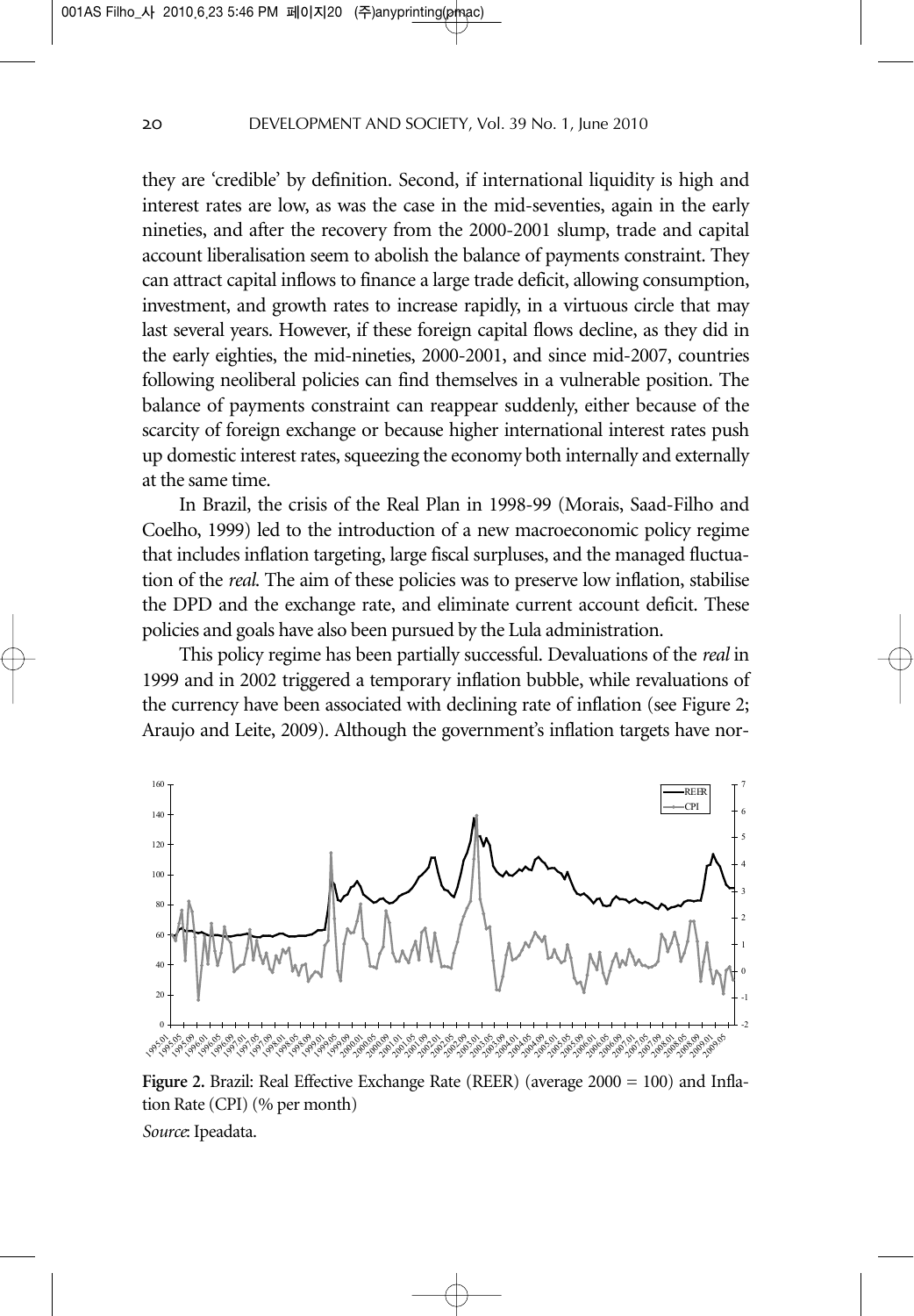

**Figure 3.** Brazil: Real Overnight Interest Rates (annualised monthly rate, %) *Source*: Calculated from Ipeadata.

mally not been achieved, inflation rate is relatively low and stable (Bresser-Pereira, 2003; Lima, Maka, and Mendonça, 2007).

Permanently high real interest rates during the period of the *real* (see Figure 3) are due to the high costs and continuing inefficiencies of the Brazilian financial system as well as the latent conflicts between monetary and fiscal policies under new liberalism. In summary, contractionary monetary policy automatically relaxes the fiscal policy stance because of the growth and high liquidity of the DPD. This leads the government to contract monetary and fiscal policies again in a vicious circle that can gradually increase the financial fragility of the state. This conflict requires permanently high fiscal surpluses (which is politically costly and economically damaging), privatisations (which are largely exhausted) or, more realistically, the reduction of domestic interest rates. However, lower rates can conflict with the balance of payments constraint because they may trigger capital outflows, or they could reduce the demand for public securities, making it harder to finance the public deficit and potentially lead to the monetisation of the DPD. This would trigger a currency collapse, an inflation bubble, or both. However, since the new policy regime automatically blames excess demand for any increase in the rate of inflation (regardless of the level of capacity utilisation or the unemployment rate), inflation stabilisation will *always* require high interest rates and a high fiscal surplus, perpetuating the limitations of the current policy regime.

The economic limitations outlined above help to explain why the Brazilian trade balance reacted slowly after the currency crisis. The trade balance shifted to a surplus only in 2001 and the current account two years later. Trade surplus-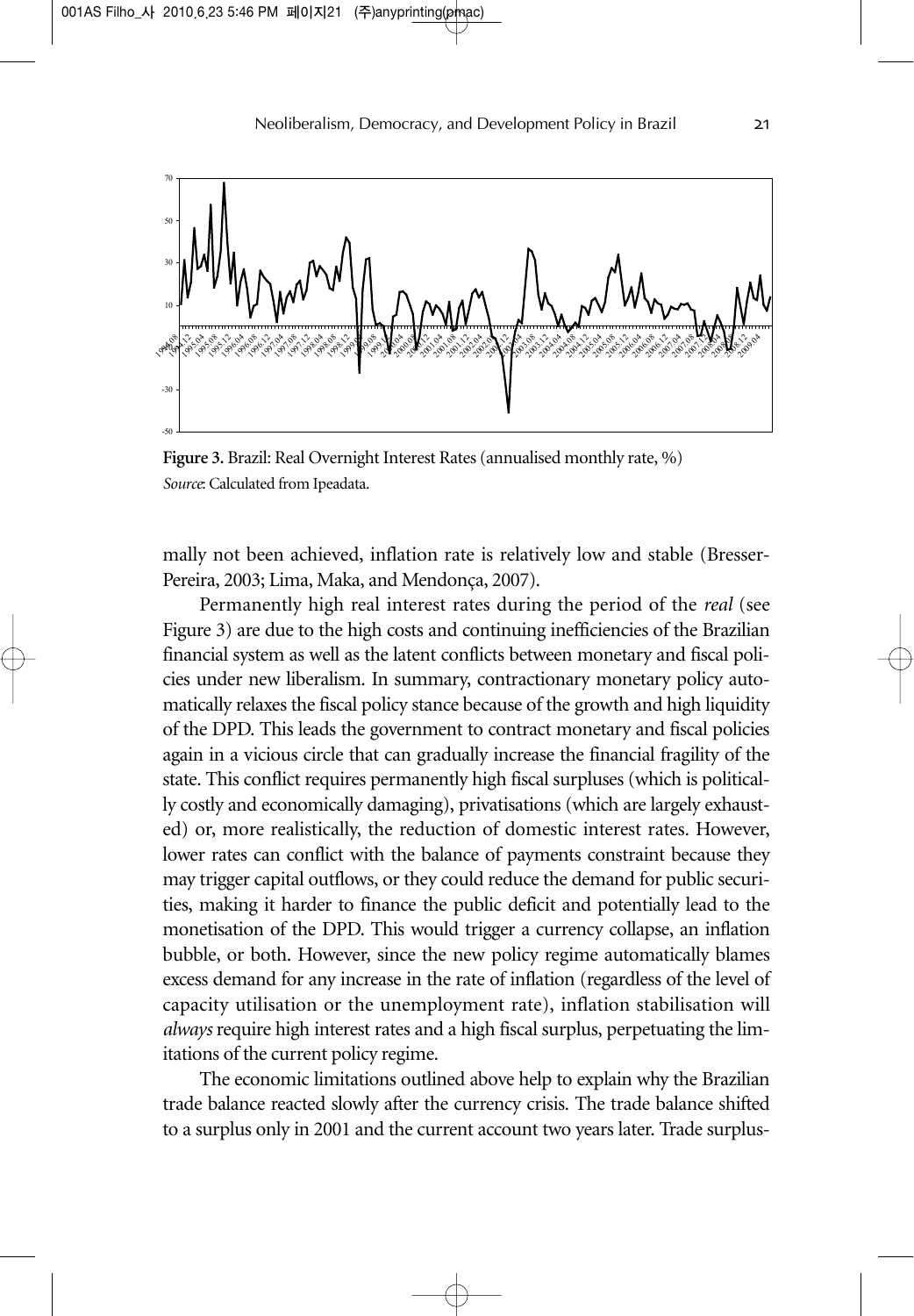| Table 5. Brazil: Balance of Payments (US\$ million) |          |                            |                                                                                                    |               |                     |                   |                   |                                                                         |          |          |               |
|-----------------------------------------------------|----------|----------------------------|----------------------------------------------------------------------------------------------------|---------------|---------------------|-------------------|-------------------|-------------------------------------------------------------------------|----------|----------|---------------|
|                                                     | 1998     | 1999                       | 2000                                                                                               | 2001          | 2002                | 2003              | 2004              | 2005                                                                    | 2006     | 2007     | 2008          |
| Goods (FOB)                                         | $-6,575$ | $-1,199$                   | $-698$                                                                                             |               | 2,650 13,121 24,794 |                   |                   | 33,641 44,703 46,457 40,032 24,836                                      |          |          |               |
| Exports                                             |          | 51,140 48,011              |                                                                                                    | 55,086 58,223 |                     | 60,362 73,084     |                   | 96,475 118,308 137,807 160,649 197,942                                  |          |          |               |
| Imports                                             |          |                            | $-57,714$ $-49,210$ $-55,783$ $-55,572$                                                            |               |                     |                   |                   | $-47,240$ $-48,290$ $-62,835$ $-73,606$ $-91,351$ $-120,617$ $-173,107$ |          |          |               |
| Services and income (net)                           |          |                            | $28,299 - 25,825 - 25,048 - 27,503 - 23,148 - 23,483 - 25,198 - 34,276 - 37,120 - 42,510 - 57,252$ |               |                     |                   |                   |                                                                         |          |          |               |
| Current unilateral transfers                        |          |                            | 1,458 1,689 1,521 1,638                                                                            |               | 2,390               | 2,867             |                   | 3,236 3,558                                                             | 4,306    |          | 4,029 4,224   |
| CURRENT ACCOUNT                                     |          |                            | $-33,416$ $-25,335$ $-24,225$ $-23,215$                                                            |               | $-7,637$            | 4,177             | 11,679            | 13,985                                                                  | 13,643   |          | 1,551 -28,192 |
| CAPITAL AND FINANCIAL ACCOUNT                       | 29,702   | 17,319                     | 19,326 27,052                                                                                      |               | 8,004               | 5,111             |                   | $-7,523 - 9,464$                                                        | 16,299   |          | 89,086 29,352 |
| Capital account                                     | 320      | 338                        | 273                                                                                                | $-36$         | 433                 | 498               | 372               | 663                                                                     | 869      | 756      | 1,055         |
| Financial account                                   | 29,381   | 16,981                     | 19,053                                                                                             | 27,088        | 7,571               | 4,613             |                   | $-7,895 - 10,127$                                                       | 15,430   | 88,330   | 28,297        |
| Direct investment                                   | 26,002   | 26,888                     | 30,498                                                                                             | 24,715        | 14,108              | 9,894             | 8,339             | 12,550                                                                  | $-9,380$ | 27,518   | 24,601        |
| Portfolio investments                               | 18,125   | 3,802                      | 6,955                                                                                              | 77            | $-5,119$            | 5,308             | $-4,750$          | 4,885                                                                   | 9,081    | 48,390   | 1,133         |
| Financial derivatives                               | $-460$   | $-88$                      | $-197$                                                                                             | -471          | $-356$              | $-151$            | $-677$            | $\frac{1}{2}$                                                           |          | $-710$   | $-312$        |
| Other investments                                   |          | $14,285 - 13,620 - 18,202$ |                                                                                                    | 2,767         |                     | $-1,062 - 10,438$ | $-10,806 -27,521$ |                                                                         | 15,688   | 13,131   | 2,875         |
| ERRORS AND OMISSIONS                                | $-4,256$ | 194                        | 2,637                                                                                              | $-531$        | -66                 | $-793$            | $-1,912$          | $-201$                                                                  | 628      | $-3,152$ | 1,809         |
| <b>OVERALL BALANCE</b>                              | $-7,970$ | $-7,822$                   | $-2,262$                                                                                           | 3,307         | 302                 | 8,496             | 2,244             | 4,319                                                                   | 30,569   | 87,484   | 2,969         |
| Source: Central Bank of Brazil, www.bcb.gov.br      |          |                            |                                                                                                    |               |                     |                   |                   |                                                                         |          |          |               |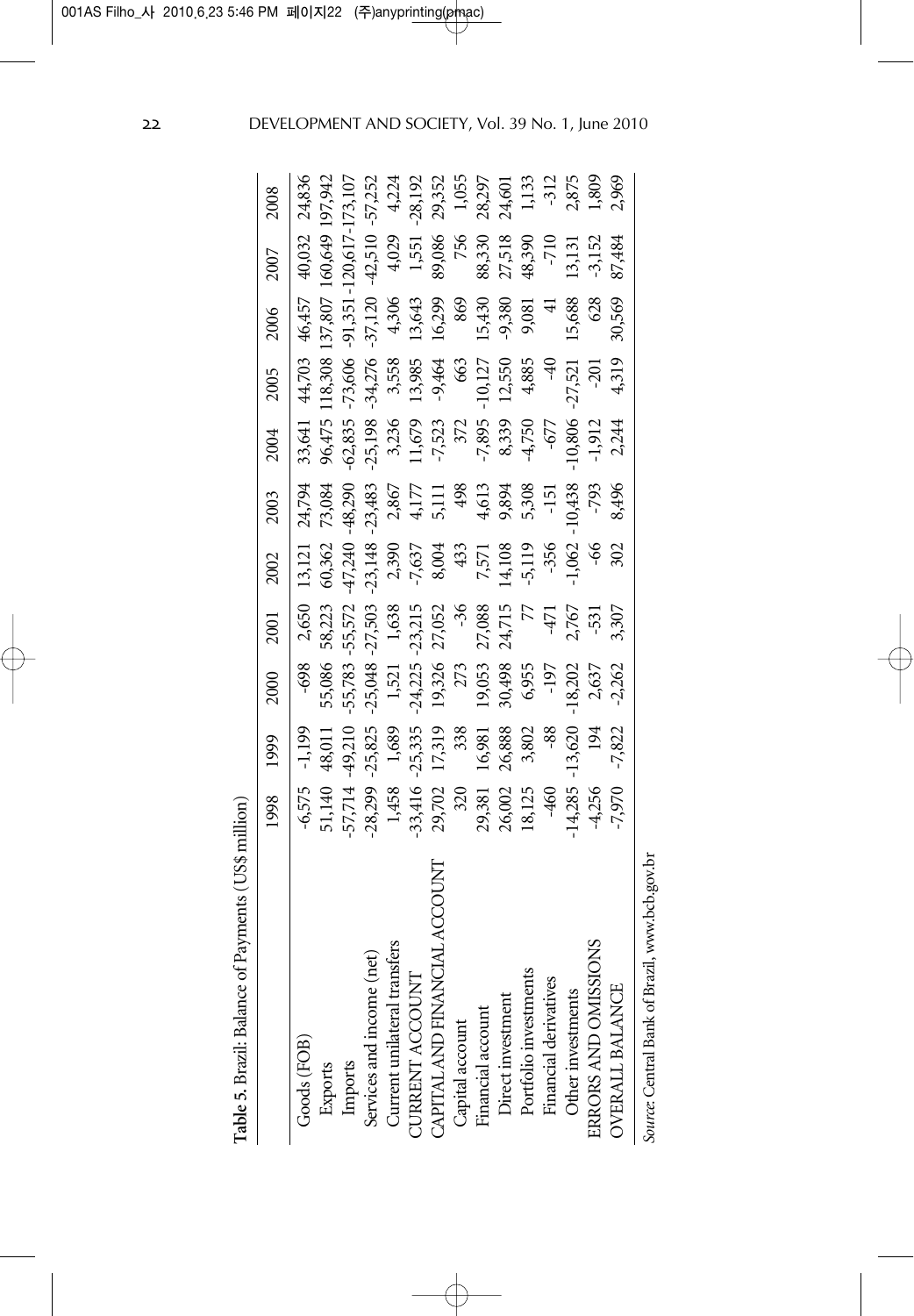es have proven to be sustained (see Table 5). In particular, expansion of Brazilian exports has brought much-needed relief to the balance of payments. However, this has been due largely to favourable market conditions for some of the country's main commodity exports and the excellent performance of the agribusiness sector. This, and the slower growth of manufacturing output and processed exports, has led to the re-primarisation of the Brazilian economy, which is not easily compatible with the creation of quality employment and the improvement of social welfare in a Latin American economy.

## Conclusion: The Limitations of New Liberalism

New liberalism includes a hegemonic political settlement (procedural democracy) and a hegemonic set of economic policies and relations (neoliberalism). New liberalism has become the mode of existence of capitalism in Brazil a system of accumulation—with a specific material basis corresponding to a particular social structure and relationships among domestic capital, foreign capital, and the state.

New liberalism has transferred state capacity to allocate resources intertemporally (the balance between investment and consumption), intersectorally (distribution of investment, employment, and output), and internationally to an increasingly integrated and US-led financial sector. The policy reforms have dismantled the production systems established during ISI and the social structures and patterns of employment that corresponded to them. They have led to the privatisation of the most productive and financial SOEs, and promoted the alliance between foreign and domestic capital at the firm level and the denationalisation of industry and infrastructure. The transnationalisation of production and finance ('globalisation') was, to a large extent, a process of international integration at the firm level that restructured the 'national' system of production at a higher level of productivity and integrated the local elite internationally. The economy has become structurally more dependent on foreign trade, investment, and technology. Brazil's productive base has shifted away from the longterm requirements of national accumulation and towards the short-term imperatives of global accumulation instead.

The Brazilian state has become profoundly depleted in the areas of economic planning, control, and policy implementation. In contrast, state capacity in monetary policy implementation, financial sector regulation, and security has been extended significantly. The financial reforms have embedded private sector interests into the policy-making process through the decisive role of finance in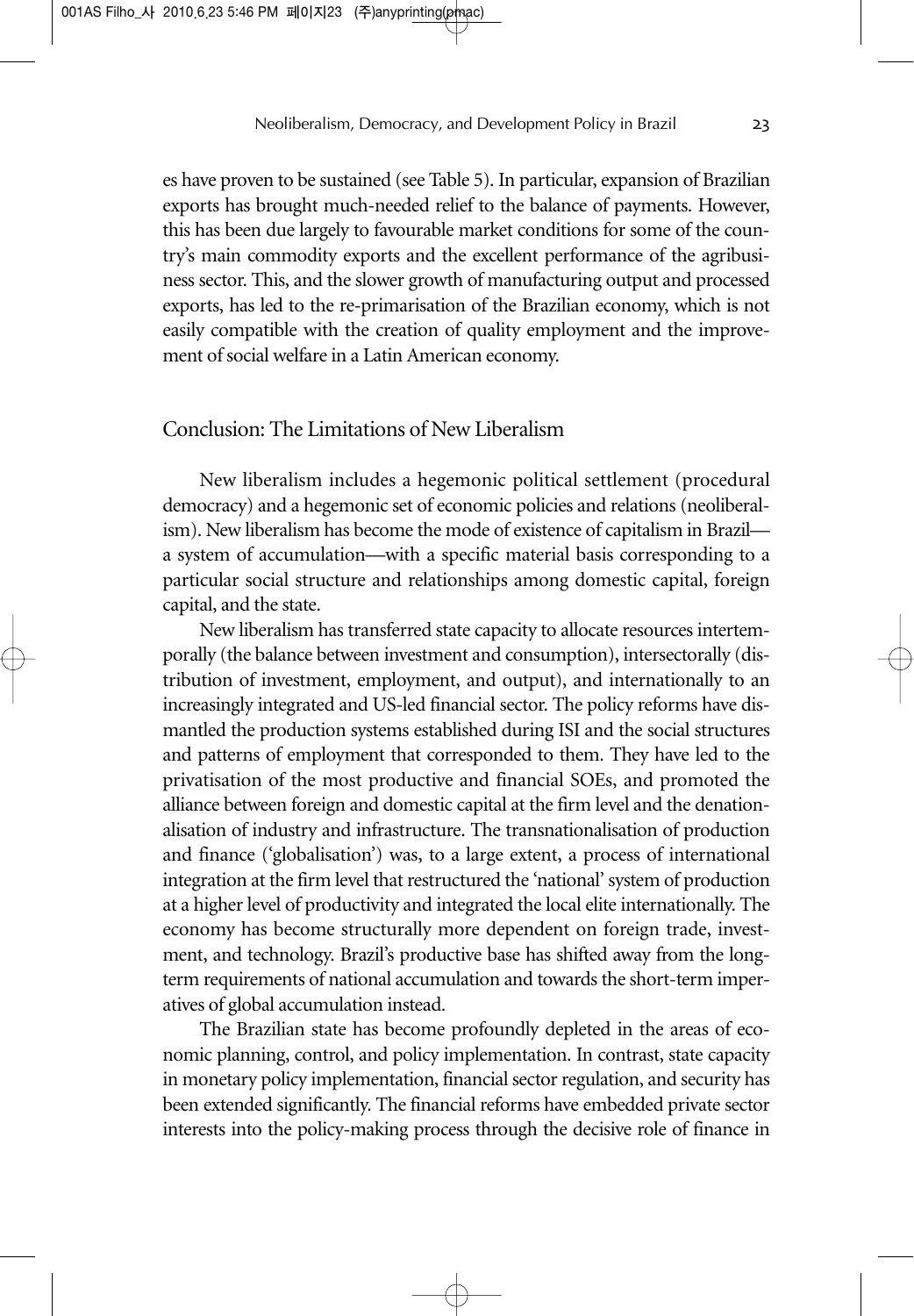the pricing of government securities, determination of interest rates, and financing of the public sector. The reforms also increased the role of the private financial institutions in the foreign exchange market and, therefore, in the country's relations with the rest of the world.

The neoliberal transition has contributed to the disorganisation of the workforce and to a significant shift in power away from the majority regardless—and, to some extent, because—of the stabilisation of political democracy. Rather than relying on military force, the new liberal consensus has disciplined the working class through contractionary fiscal and monetary policies, higher unemployment and labour turnover, personal debt, and the continuing threat of inflationary or balance of payments crises should the distributive conflicts get out of hand.

At the political level, democracy has become established as the political form of neoliberalism in Brazil. In that country, the neoliberal transition and the democratic transition were mutually reinforcing and, eventually, mutually constituting. They were associated with a shift in the mechanisms of social domination towards a combination of democracy and neoliberalism, which contributed to social fragmentation and the dismantling of the resistance movements which had emerged during the dictatorship. The symbiosis between neoliberalism and procedural democracy operates at three levels. First, the neoliberal economic transition was achieved through, and validated by, democratic means. Second, neoliberal policies support the democratic regime because they fragment the workers through higher unemployment, faster labour turnover, the repression of trade union activities, and the rise of economic insecurity. Under neoliberalism, the repression of working class activities becomes primarily 'economic' rather than 'political', as was the case under the dictatorship. Third, democracy is the best political regime for neoliberalism because it guarantees the stability and predictability of the 'rules of the game', making it more easily managed by the moneyed interests.

In spite of these successes, the new liberal system of accumulation is limited, and the state is less capable of addressing the problems of industrial co-ordination and growth than at any time since 1929. The combination between the unresolved weaknesses of ISI and the flaws of neoliberalism has entrenched economic stagnation and reduced the scope for the implementation of distributive economic and social policies in the country beyond the limited achievements of the social programmes of the Cardoso and Lula administrations (Marques et al., 2009; Paes de Barros et al., 2007).

From the point of view of the majority, the challenge is not simply to elect governments that are programmematically committed to searching for an alter-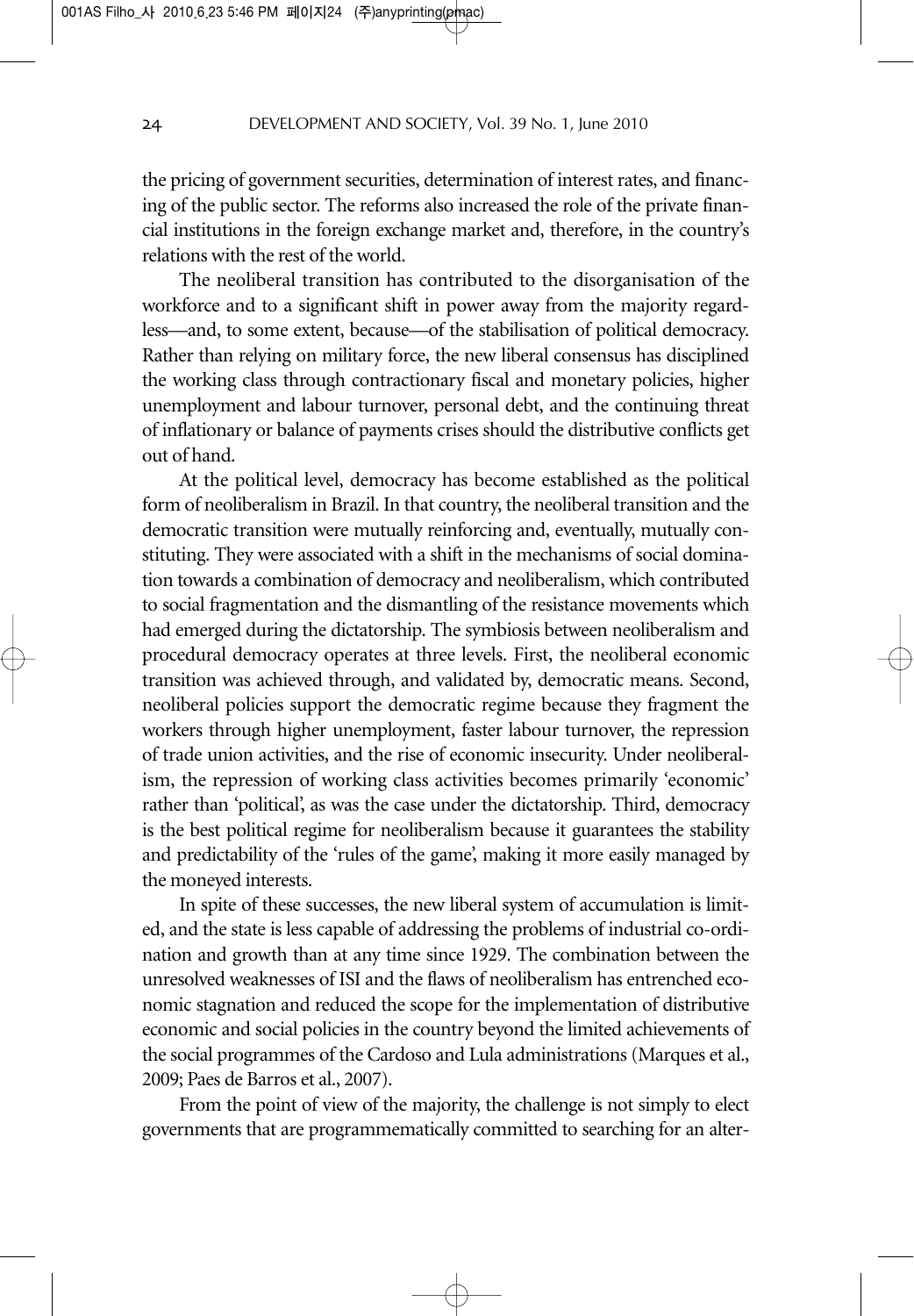native economic model. After several victories which eventually proved to be largely hollow, it must be admitted that attempts to 'vote away' the neoliberal reforms are bound to fail, for these reforms are not limited to ideology or policy choice. They have acquired a material basis in the transformations that they have wrought onto the economic fabric of Brazil. Transcending neoliberalism will require economic and political changes that can be carried out only through the construction of an alternative system of accumulation. This project will require a systematic dismantling of the material basis of neoliberalism initially through a set of pro-poor and democratic economic policy initiatives, which will support a shift to a model of development that can generate more equal distributions of income, wealth, and power, and higher levels of material welfare (Saad-Filho, 2007). This is the fundamental condition for democracy.

# References

- Abreu, M., A. Bevilaqua, and D. Pinho. 2000. "Import Substitution and Growth in Brazil, 1890s-1970s." In E. Cárdenas, J. Ocampo, and R. Thorp, eds., *An Economic History of Latin America*, Vol. 3, London: Palgrave.
- Aglietta, M. 1979. *The Theory of Capitalist Regulation: The US Experience*. London: Verso.
- Araujo, E. C., and M. V. C. Leite. 2009. "Sobreapreciação Cambial no Brasil: Estimativa, Causas e Conseqüências (1994-2008)." *Texto para Discussão* 1404. IPEA.
- Arestis, P., and M. Glickman. 2002. "Financial Crisis in South East Asia: Dispelling Illusion the Minskyan Way." *Cambridge Journal of Economics* 26: pp. 237-260.
- Arestis, P., and M. Sawyer. 1998. "New Labour, New Monetarism." *Soundings*, Summer. Reprinted in *European Labour Forum* 20(Winter), 1998-99.
- Auty, R. M. 1991. *Economic Development and Industrial Policy: Korea, Brazil, Mexico, India and China*. London: Mansell.
- Bacha, E. 1997. "Plano Real: Uma Segunda Avaliação." In IPEA/CEPAL, eds., *O Plano Real e Outras Experiências Internacionais de Estabilização*. Brasília: IPEA.
- Baer, W. 1995. *The Brazilian Economy: Growth and Development*, 4<sup>th</sup> ed. Westport: Lynne Rienner.
- Banco Central do Brasil. 1993. *O Regime Cambial Brasileiro: Evolução Recente e Perspectivas*. Brasília: Banco Central.
- Bonelli, R. 1999. "A Reestruturação Industrial Brasileira nos Anos 90: Reação Empresarial e Mercado de Trabalho." In OIT, ed., *Abertura e Ajuste do Mercado de Trabalho no Brasil*. São Paulo: Editora 34.
- Boyer, R. 1990. *A Teoria da Regulação: Uma Análise Crítica*. São Paulo: Nobel.
- Bresser-Pereira, L. C. 2003. "Macroeconomia do Brasil pós-1994." *Análise Econômica* 21(40): pp. 7-38.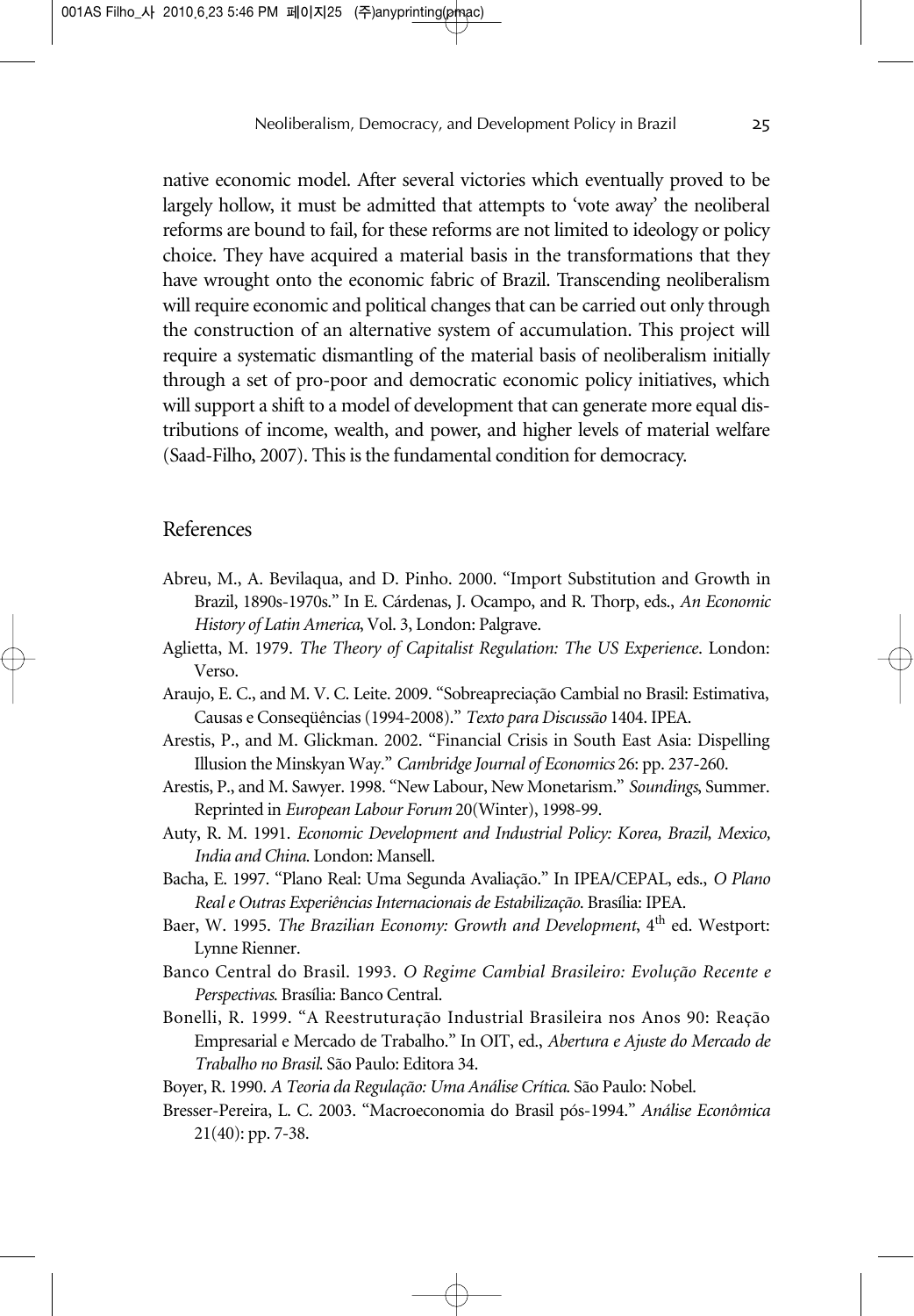- Bruton, H. J. 1981. "The Import-Substitution Strategy of Economic Development: A Survey." *Pakistan Development Review* 10(2): pp. 123-146.
	- \_\_\_\_\_\_\_. 1998. "A Reconsideration of Import Substitution." *Journal of Economic Literature* 36(June): pp. 903-936.
- Bulmer-Thomas, V. 2003. *The Economic History of Latin America since Independence*, 2nd ed. Cambridge: Cambridge University Press.
- Cano, W. 1999. "América Latina: do Desenvolvimentismo ao Neoliberalismo." In J. L. Fiori, ed., *Estados e Moedas no Desenvolvimento das Naçães*, Petrópolis: Vozes.
- Coutinho, L., P. Baltar, and F. Camargo. 1999. "Desemprenho Industrial e do Emprego sob a Política de Estabilização." In OIT, ed., *Abertura e Ajuste do Mercado de Trabalho no Brasil*, São Paulo: Editora 34.
- Dornbusch, R. 1997. "Brazil's Incomplete Stabilization and Reform." *Brookings Papers on Economic Activity* 1: pp. 367-394.
- Feijó, C. A., and P. G. M. Carvalho. 1998. *Structural Changes in the Brazilian Economy: An Analysis of the Evolution of Industrial Productivity in the 1990s*. Unpublished manuscript.
- Fine, B., and Z. Rustomjee. 1996. *The Political Economy of South Africa: From Minerals-Energy Complex to Industrialisation*. London: Hurst and Co.
- FitzGerald, E. V. K. 2000. "ECLA and the Theory of Import Substituting Industrialization in Latin America." In E. Cárdenas, J. Ocampo, and R. Thorp, eds., A*n Economic History of Latin America*, Vol. 3, London: Palgrave.
- Furtado, C. 1972. *Análise do 'Modelo' Brasileiro*. Rio de Janeiro: Civilização Brasileira.
- Gereffi, G., and D. L. Wyman. 1990. *Manufacturing Miracles: Paths of Industrialization in Latin America and East Asia*. Princeton: Princeton University Press.
- Giambiagi, F. 2007. "Dezessete Anos de Política Fiscal no Brasil (1991-2007)." *Texto para Discussão* 1309. IPEA.
- Gonçalves, R. 1999. *Globalização e Desnacionalização*. Rio de Janeiro: Paz e Terra.
- Governo do Brasil. 1993. *Exposição de Motivos n° 393 do Ministro da Fazenda*. Brasília: Congresso Nacional.
- Hewitt, T. 1992. "Brazilian Industrialisation." In T. Hewitt, H. Johnson, and D. Wield, eds., *Industrialisation and Development*, Oxford: Oxford University Press.
- Laplane, M., and F. Sarti. 1999. "O Investimento Direto Estrangeiro no Brasil nos Anos 90: Determinantes e Estratégias." In D. Chudnovsky, ed., *Investimentos Externos no Mercosul*, São Paulo: Papirus.
- Leal, R. P. C., and A. L. C. Silva. 2009. "O Financiamento Externo no Ciclo Recente da Economia Brasileira." *Texto para Discussão* 1384. IPEA.
- Lessa, C. 1964. "Fifteen Years of Economic Policy in Brazil." *Economic Bulletin of Latin America* 9(2), November.
- Lima, E. C. R., A. Maka, and M. Mendonça. 2007. "Monetary Policy Regimes in Brazil." *Texto para Discussão* 1285a. IPEA.
- Machado, J. B. M., and R. A. Markwald. 1997. "Dinâmica Recente do Processo de Integração do Mercosul." In J. P. dos Reis Velloso, ed., *Brasil: Desafios de Um País*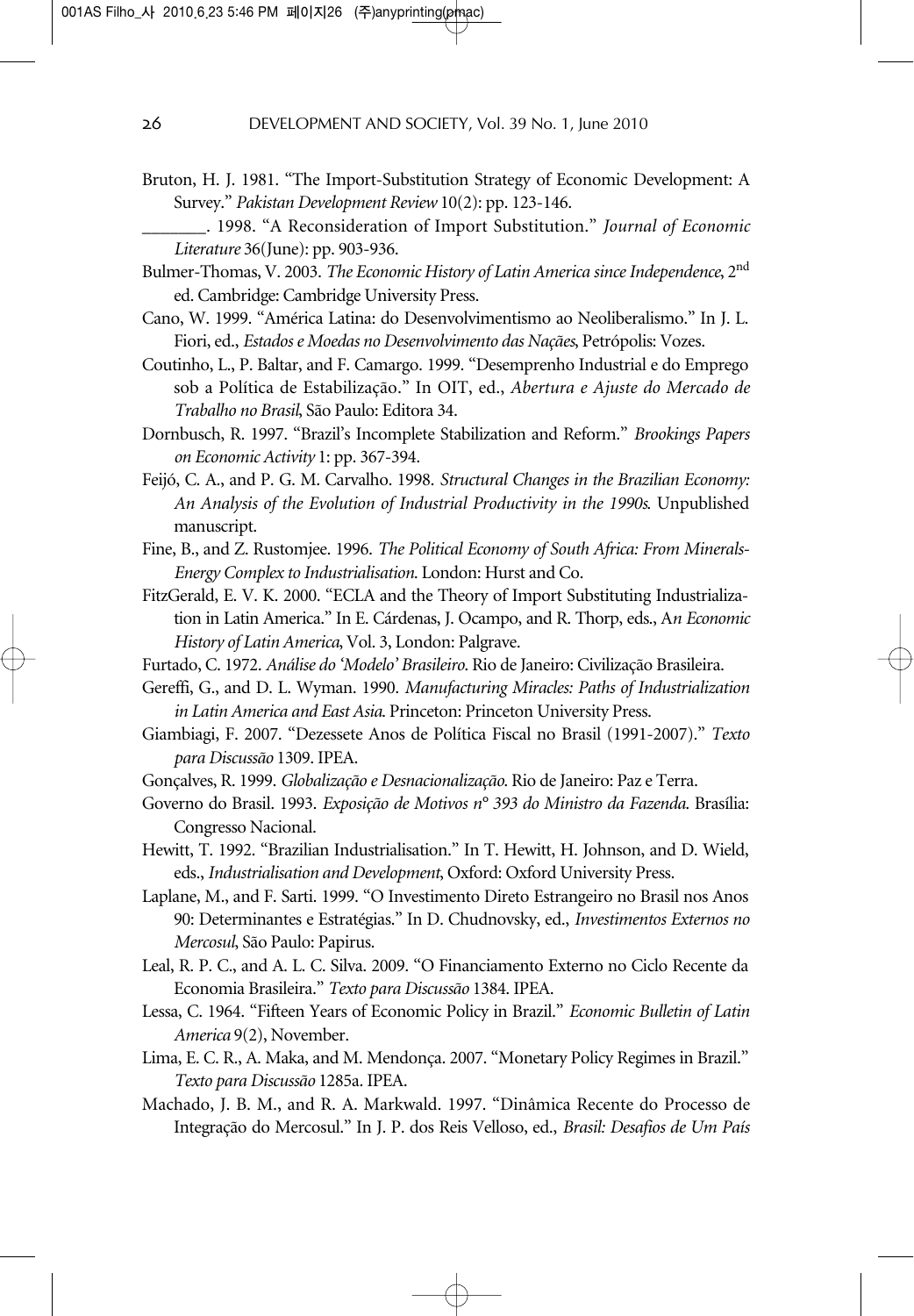*em Transformação*. Rio de Janeiro: José Olympio.

- Markoff, J., and S. R. D. Baretta. 1990. "Economic Crisis and Regime Change in Brazil: The 1960s and the 1980s." *Comparative Politics* 22(4): pp. 421-444.
- Marques, R. M., M. G. Leite, A. Mendes, and M. R. J. Ferreira. 2009. "Discutindo o papel do Programa Bolsa Família na decisão das eleições presidenciais brasileiras de 2006." *Revista de Economia Política* 29(1).
- McCombie, J. S. L., and A. P. Thirlwall. 1994. *Economic Growth and the Balance of Payments Constraint*. New York: St Martin's Press.
- Morais, L., A. Saad Filho, and W. Coelho. 1999. "Financial Liberalisation, Currency Instability and Crisis in Brazil: Another Plan Bites the Dust." *Capital & Class* 68: pp. 9-14.
- Moreira, M. M. 1991. *Industrialization, Trade and Market Failures: The Role of Government Intervention in Brazil and South Korea*. London: Macmillan.
- Nembhard, J. G. 1996. *Capital Control, Financial Regulation, and Industrial Policy in South Korea and Brazil*. Westport, Conn.: Praeger.
- Paes de Barros, R., M. Carvalho, S. Franco, and R. Mendonça. 2007. "A Queda Recente da Desigualdade de Renda no Brasil." *Texto para Discussão* 1258. IPEA.
- Saad-Filho, A. 2007. "There Is Life beyond the Washington Consensus: An Introduction to Pro-Poor Macroeconomic Policies." *Review of Political Economy* 19(4): pp. 513- 537.
- Saad-Filho, A., and D. Johnston, eds. 2005. *Neoliberalism: A Critical Reader*. London: Pluto Press.
- Saad-Filho, A., and M. L. R. Mollo. 2002. "Inflation and Stabilisation in Brazil: A Political Economy Analysis." *Review of Radical Political Economics* 34(2): pp. 109- 135.
- \_\_\_\_\_\_\_. 2006. "Neoliberal Economic Policies in Brazil (1994-2005): Cardoso, Lula, and the Need for a Democratic Alternative." *New Political Economy* 11(1): pp. 99- 123.
- Saad-Filho, A., and L. Morais. 2004. "The Costs of Neomonetarism: The Brazilian Economy in the 1990s." In P. Arestis and M. Sawyer, eds., *Neo-Liberal Economic Policy: Critical Essays*, Cheltenham: Edward Elgar.
- Saad-Filho, A., F. Iannini, and E. Molinari. 2007. "Neoliberalism and Democracy in Argentina and Brazil." In P. Arestis and M. Sawyer, eds., *Political Economy of Latin America: Recent Issues and Performance*, London: Palgrave.
- Sachs, J., and A. Zini, Jr. 1996. "Brazilian Inflation and the Plano Real." *The World Economy* 19(1): pp. 13-37.
- Skidmore, T. 1973. "Politics and Economic Policy Making in Authoritarian Brazil, 1937-71." In A. Stepan, ed., *Authoritarian Brazil: Origins, Policies and Future*, New Haven: Yale University Press.
- Studart, R. 1995. *Investment Finance in Economic Development*. London: Routledge. \_\_\_\_\_\_\_. 1999. *Financial Opening and Deregulation of Brazil's Financial Systems in the*
	- *1990s: Possible Effects on Its Pattern of Development Financing*. Unpublished manu-